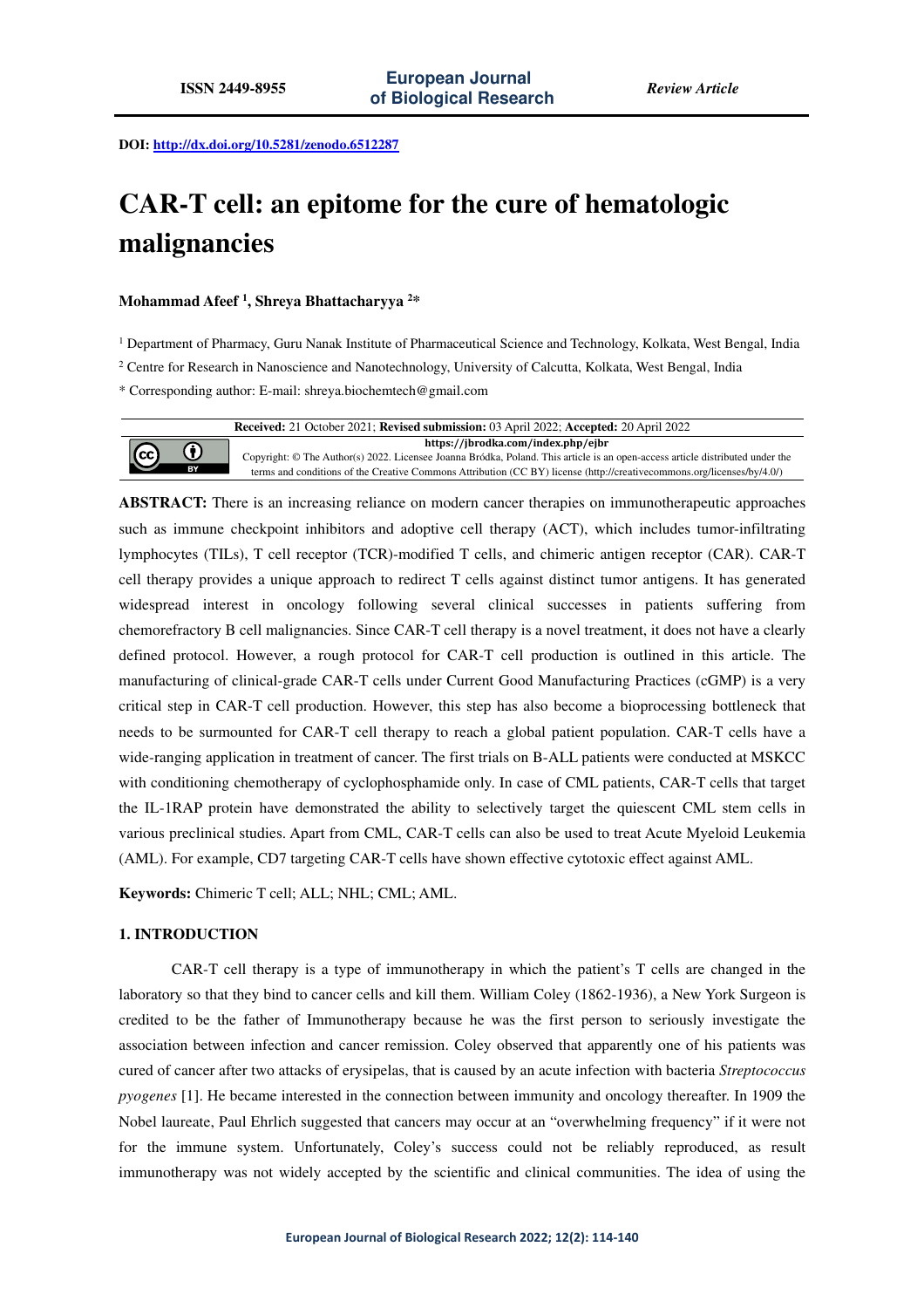immune system of the host to treat cancer is not a recent idea. The elimination of malignant cells during its initial transformation, is a process known as immune surveillance. Scientists have known about this phenomenon for decades and therefore had the idea that the immune system can be exploited to fight against cancer. Immunotherapy according to the National Cancer Institute (NCI) can be defined as a type of therapy that makes use of substances to stimulate or suppress the immune system to assist the body in fighting cancer, infection and other diseases. While some types of immunotherapies only target certain cells of the immune system, others affect the immune system in a more generalized manner. According to the Cancer Research Institute (CRI), there are five types of immunotherapy which include the use of Adoptive cell therapy, Cancer Vaccines, Immunomodulators, Oncolytic virus therapy and Targeted antibodies. Adoptive cell therapy (ACT) is a rapidly emerging immunotherapeutic approach. There are several types of ACT but the one that has been most promising in clinical development is CAR-T cell therapy. CAR-T cell therapy belongs to a subclass of medicinal products known as Advanced Therapy Medicinal Products (ATMP). These are medicines for human use based on cell therapy, gene therapy and tissue engineering. In CAR-T cell therapy the patient's T cells are equipped with a synthetic receptor known as CAR (Chimeric Antigen Receptor) [2]. In 2017, the US Food and Drug Administration (FDA) approved two CAR-T cell therapies, one to treat children with acute lymphoblastic leukemia and the other to treat adults with advanced lymphomas. The first CAR-T cells were developed by Yoshikazu Kuwana et al. in 1987 which was followed by Gideon Gross and Zelig Eshhar at the Weizmann Institute, Israel in 1989 [3]. Now CAR-T cells are different from naturally occurring T cells or engineered T cells because while these cells recognize their cognate antigens in the context of specific major histocompatibility complexes (MHC), the CAR-T cells are MHC independent [4]. Dr. Renier J. Brentjens from Memorial Sloan Kettering Cancer Center in New York, once said that giving CAR-T cells to patients is like "giving patients a living drug". When human cells undergo malignant transformation, Tumor-associated antigens (TAA) appear. The identification of TAA has been the focus of intense research so that TAA can serve as a target for immunotherapy of malignant diseases. CAR-T cells are defined as recombinant fusion or chimeric proteins combined with an antibody-derived targeting fragment and a signalling domain that can activate T cells [5]. The chimeric antigen receptors (CAR) are engineered receptors and can graft any specificity onto the immune effector cell (T cell). CARs consist of three domains: ectodomain (extracellular antigen recognition domain), a transmembrane domain and an endodomain (cytoplasmic signalling domain). Since the development of CARs in 1989, there have been four generations of CAR-T cells based on the structure of the endodomain [6]. Adoptive cell therapy aims at directing T cells towards tumor lesions but due to the limited number of T cell receptor chains (TCR) and the high frequency of loss of MHC presented antigen by cancer cells new strategies were adopted. It was shown that an antibody-derived binding domain in the extracellular domain and a TCR-derived signalling domain in the intracellular domain is capable of recognizing specific antigens on target cells as well as activating engineered T cells upon engagement. CARs are recombinant transmembrane molecules [3]. One of the most famous case of CAR-T cell therapy benefiting a patient was the story of Emily Whitehead who was suffering from recurrent ALL. She has now reached 8 years of cancer free survival. Her story is a testament to the ability of CAR-T cell therapy to positively influence the lives of many cancer patients [7]. Initially, CAR-T cell therapies focused on Acute Lymphoblastic Leukemia (ALL). More than 80% of children diagnosed with ALL will receive treatment that includes intensive chemotherapy. However, there are cancer patients who will eventually relapse even after chemotherapy or stem cell transplant. In those cases, the options of treatment available are very disappointing. Relapsed ALL is the leading cause of death from childhood cancer. Several trials of CAR-T cells were done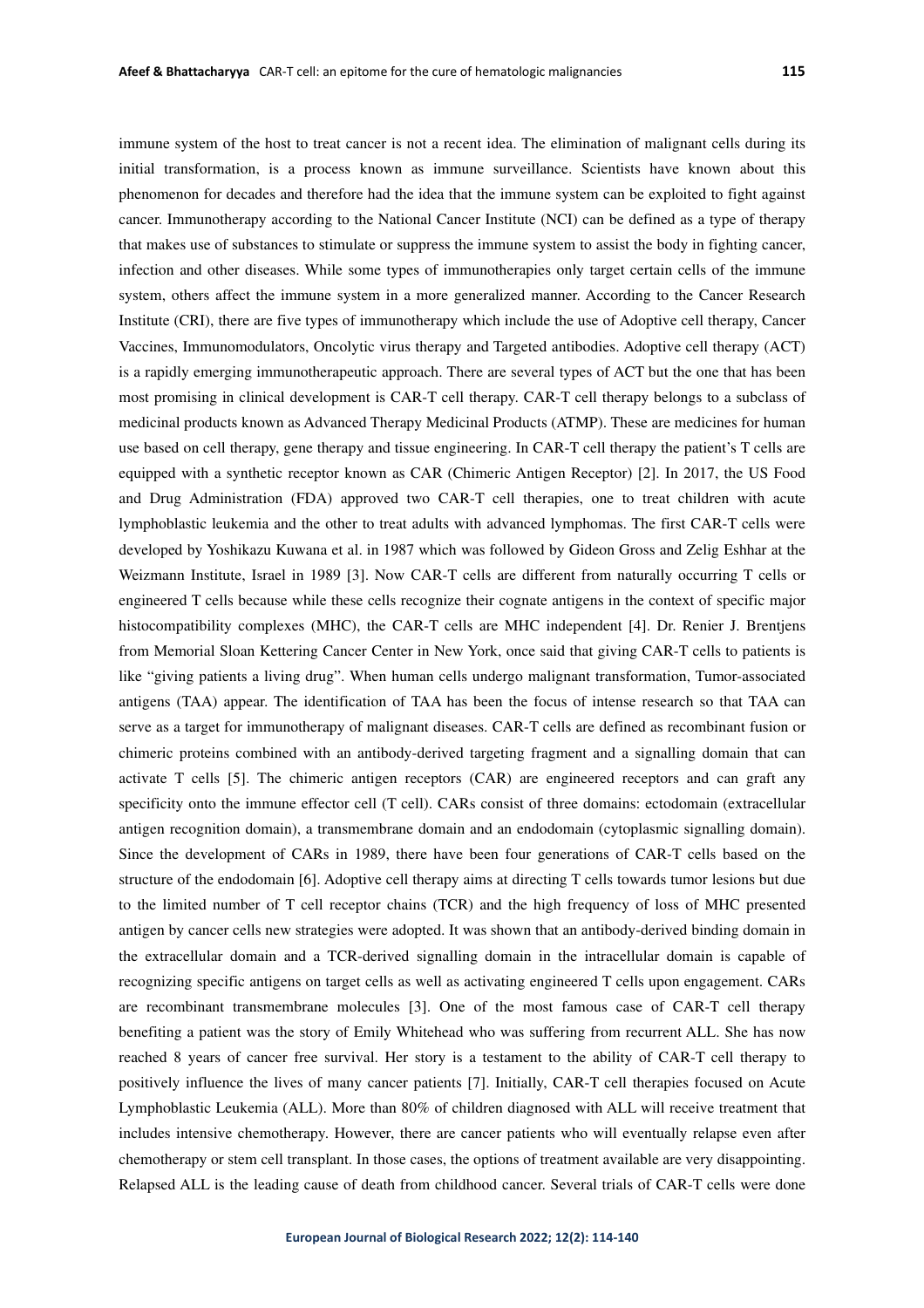on young adults and children with ALL. In one of these trials, we see autologous T cells transduced with CD19-directed Chimeric Antigen receptor with the help of a lentiviral vector. These CAR-T cells are known as CTL019 or tisagenlecleucel. It is the first CAR-T approved by the US Food and Drug Administration (FDA). It is then infused in patients with relapsed or refractory ALL. CAR-T cell therapy against CD19 was found effective in the treatment of relapsed or refractory ALL. Even in patients whose stem cell transplantation had failed, CTL019 was found effective and was associated with high remission rates. Durable remissions were noted in that trial [8]. Kite Pharmaceuticals funded a study in which a phase 2 trial was conducted where 111 patients were enrolled with diffuse large B-cell lymphoma, primary mediastinal B-cell lymphoma and transformed follicular lymphoma which had become refractory. Those who received that therapy had high levels of durable response with an acceptable safety profile [9]. This trial and other earlier trials led to the FDA's decision to approve Kite's CAR-T cell product, axicabtagene ciloleucel (Yescarta<sup>TM</sup>) for patients with lymphoma. If CAR-T cells are to be in clinical use then a safe, reliable and reproducible process for CAR-T cell production following Good Manufacturing Practices (GMP) needs to be created. Many GMP facilities have developed and refined protocols for CAR-T cell production. Now T cells need to be genetically targeted to an antigen viral vector transduction using gamma-retroviral or lentiviral vectors has emerged as one of the most efficient method [10]. The production of CAR-T cell begins with the collection of T cells from patients using a laboratory procedure called leukapheresis. These isolated T cells are then activated using antibodies specific for CD3 or CD28. The activated and proliferating T cells make it susceptible to viral transduction. Upon transduction the cells are expanded until the required CAR-T cell dose needed for therapy is achieved. Here we discuss in depth the use of CAR-T cells in cancer immunotherapy against Non-Hodgkin Lymphoma (NHL) and B Cell Acute Lymphoblastic Leukemia (B-ALL) and Chronic Myeloid Leukemia (CML). Early trials were conducted on NHL patients at places like Memorial Sloan Kettering Cancer Center (MSKCC), Fred Hutchinson Cancer Research Center (FHCRC), Baylor College of Medicine (BCM), etc. The patients were infused with  $1<sup>st</sup>$  or  $2<sup>nd</sup>$  generation CAR-T cells. The results from these trials suggested that to get optimal results,  $2<sup>nd</sup>$  generation CAR design and pre-infusion conditioning chemotherapy was required [11]. The next phase of trials conducted at NCI and University of Pensylvania (UPENN) gave the first clear evidence of clinical activity against indolent B-cell malignancies [12,13]. In these trials there was use of significant host conditioning chemotherapy consisting of cyclophosphamide and fludarabine or bendamustine, respectively. While both the NCI and UPENN trials were expanded, a difference in efficacy was seen between the UPENN and NCI groups in terms of Complete Remission (CR) rates. The difference was attributed to the more aggressive conditioning chemotherapy given to NCI patients. But higher CR rates associated with increased conditioning chemotherapy came with worsened toxicity. The subtypes of NHL that were treated included Chronic Lymphocytic Leukemia (CLL), Diffuse large B cell Lymphoma (DLBCL) and primary mediastinal B cell Lymphoma, etc. [14,15]. In 2015 FHCRC investigators reported that in patients treated with cyclophosphamide and fludarabine showed increased persistence and expansion of CAR-T cells as well as an improved CR rate compared to patients treated with cyclophosphamide only. These suggest that conditioning chemotherapy provides an anti-lymphoma benefit [16]. The early success seen in CD19 CAR-T cell therapies for NHL suggested the possibility of using CAR therapy for B cell malignancies. The first trials on B-ALL patients were conducted at MSKCC with conditioning chemotherapy of cyclophosphamide only. There were concerns that because B-ALL patients have pancytopenia due to aggressive lymphodepletion, a sufficient number of T cells could not be collected and modified with CAR. In the end, the CR rate after CD19 CAR therapy was 88%. Moreover, high rates of molecular CR were observed,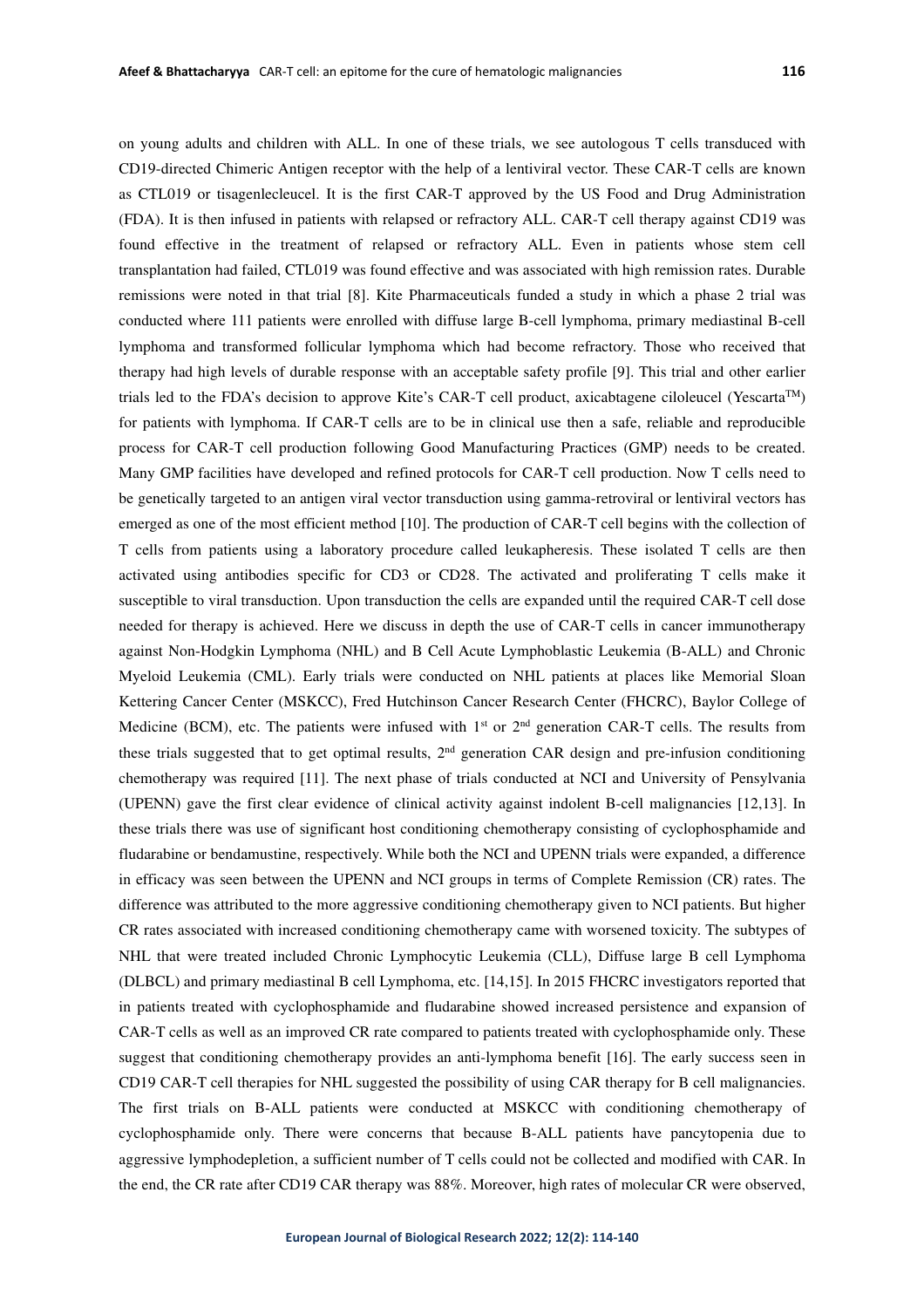raising the hopes for durable remissions [17]. In the case of CML patients, CAR-T cells that target the IL-1RAP protein, have shown the ability to selectively target the quiescent CML stem cells in various preclinical studies. Thus, it has the potential to be an effective cure for CML [18]. Other than CML, CAR-T cells can also be used to treat Acute Myeloid Leukemia (AML). Various AML-specific antigens are being targeted in preclinical and clinical trials to develop a viable strategy to treat AML using CAR-T cells. For example, anti-CD123 CAR-T cells have shown encouraging results in the treatment of Myelodysplastic syndrome (MDS) and CD7 targeting CAR-T cells have shown effective cytotoxic effect against AML [19]. With the improvement of the field of immunotherapy, the focus of cancer treatment has moved on from solely focusing on the disease site to focusing on the specific biologic characteristics of the tumor and how it interacts with the intrinsic immunologic ability or "cancer immune set-point" of the patient to fight against the disease. Unlike other therapies, our immune system has two advantages, the capability to remember and the ability to detect and eliminate different tumor variants as they emerge. Although CAR-T cell therapy is still in its clinical infancy, with both clinical and preclinical advances occurring rapidly CAR-T cell therapy has the potential to treat hematologic malignancies, solid tumors, autoimmune diseases, and inflammatory skin conditions.

## **2. MANUFACTURE OF CAR-T CELLS**

All the major parts of CAR-T cell manufacturing are relatively standardized. There are six major steps in the production process which includes apheresis collection, T cell activation, gene modification, activation and ex-vivo expansion, quality assessment and formulation, delivery and administration in consecutive order (Figure 1). One important point to be noted is that Cancer patients often undergo chemotherapy or radiation therapy, and thus lymphodepletion before administration of the final CAR-T product. However, evidence points to the fact that CAR-modified immune cells from patients who have received radiation and chemotherapy perform much worse in cancer eradication when compared to patients who have never undergone radiation or chemotherapy. So, when CAR-T therapy will gradually become a first line therapy a much wider range of application along with higher efficacy for CAR-T therapy will be seen. Improved results from cell immunotherapies due to better starting materials will result in an increased probability of success.

# **3. PROTOCOL ON MANUFACTURING OF CAR-T CELLS**

#### **3.1. Apheresis collection**

Peripheral blood mononuclear cells (PBMCs) are collected generally from peripheral blood. The collection of T cells can vary significantly depending on the patient, disease and collection factors. In patients who have advanced malignancy and an extensive history of treatment, it might be difficult to collect enough T cells for the CAR-T cell manufacturing process. A ficoll density gradient centrifugation and automated cell washers are employed to isolate T cells [20,21]. Instruments such as COBE2991, Fresenius Kabi LOVO and Haemonetics Cell Saver 5+ can help to separate red blood cells and platelets. CliniMACS Plus and Prodigy systems can isolate subsets of T cells such as CD4+, CD8+, CD25+ or CD62L+ T cells. These instruments are important because the Magnetic bead-based systems, like the CliniMACS system, with its anti-CD3+, anti-CD4+, or anti-CD8+ microbeads can select or deplete specific T cell types within the PBMCs allowing T cell expansion and administration of the final cell product that has a defined CD4:CD8 ratio [20]. In clinical trials, the use of CAR-T cells expanded from the CD3+ population is widespread.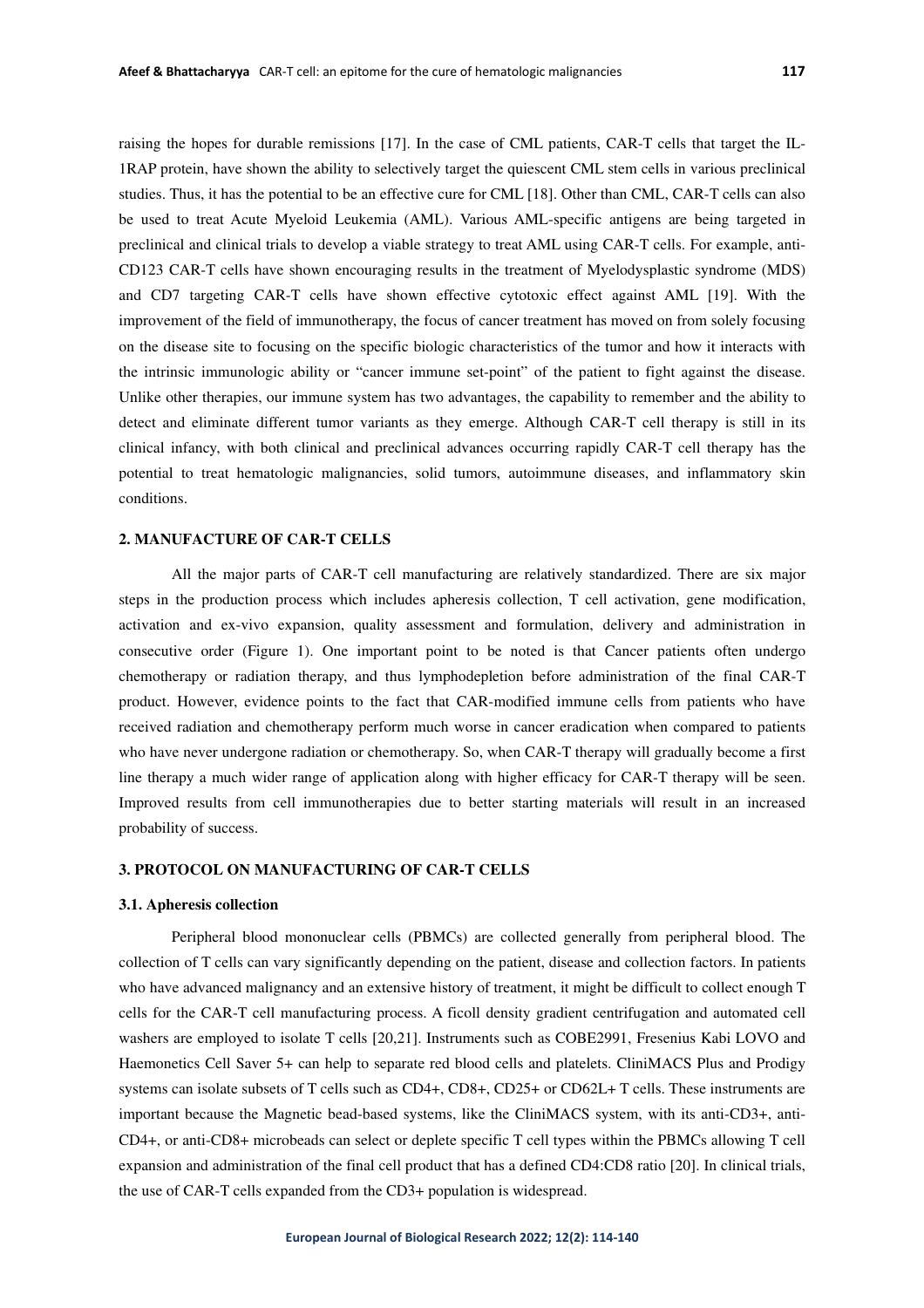

**Figure 1.** Steps in the manufacturing of Chimeric Antigen T Receptor cells.

T cell subsets can have functional advantages according to studies, so the selection, transduction and expansion process of these subsets have been developed on a clinical scale. The CAR-T cell production from defined T cell subsets appears to be beneficial. However, it is hard to find a T cell subset with an optimal therapeutic effect and minimum toxicity levels that can survive a robust and easy-to reproduce manufacturing process [22].

## **3.2. T cell activation**

An indispensable part of CAR-T cell production is T cell activation. Optimal activation of T cells should be responsible for sufficient T cell expansion without resulting in an immense T cell differentiation or activation-induced cell death (AICD). The ex vivo expansion of T cells needs uniform and continuous activation. T cell receptor and costimulatory signals such as CD28, 4-1BB, or OX40 are responsible for conducting the signal that activates T cell. Which is necessary for the transduction of the CAR cDNA using retroviral vectors.

## *3.2.1. Cell-based T cell activation*

Antigen-presenting cells (APCs), such as dendritic cells (DCs), are responsible for mediating physiological T cell activation. DCs are difficult to be used in the laboratory and clinical setting and DC potency varies from patient to patient. Therefore, DCs do not have much practical use in CAR-T cell therapy. As a result, simplified activation strategies are used to avoid the use of APCs as endogenous activators for ex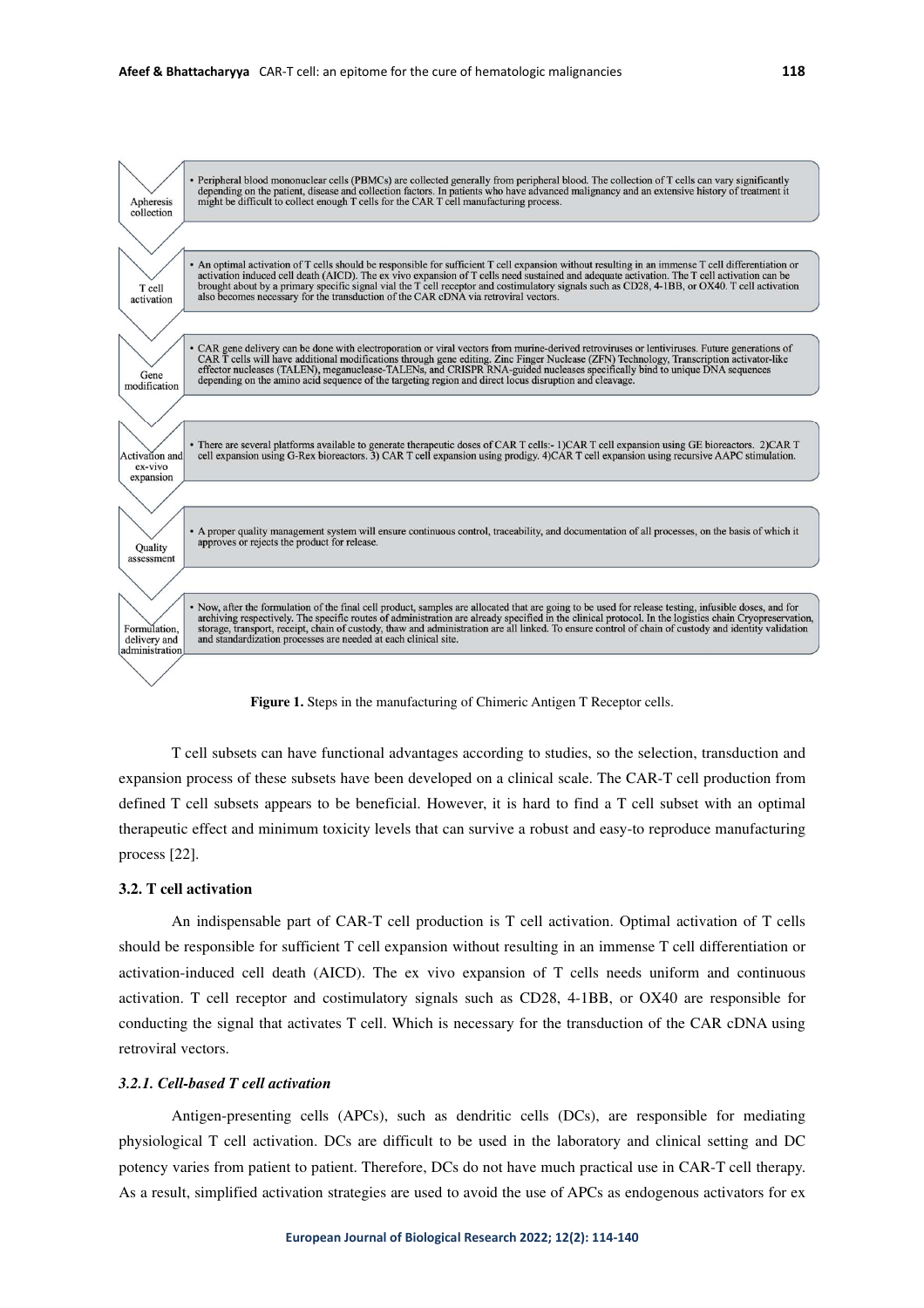vivo T cell activation [20]. Artificial antigen-presenting cells (APCs) are another cell-based T cell activation approaches. However, the expansion and selection of GMP-grade HLA-matched aAPC lines are quite complex and need the dedication of more resources [23].

## *3.2.2. Beads-based T cell activation*

Off-the-shelf clinical-grade T cell activation reagents like the Invitrogen CTS Dynabeads CD3/28, the Miltenyi MACS GMP TransAct CD3/28 beads, etcetera, have made the ex vivo T cell activation procedure simple.

## *3.2.3. Antibody coated magnetic beads*

These are beads like Dynabeads CD3/28 which are uniform super-paramagnetic beads covalently coupled to CD3 and CD28 antibodies. This reagent allows for the selection and activation of T cells in a single step when used along with the Dynal ClinExVivo MPC magnet. Dynabeads are a clinical-grade reagent used for selecting and activating CD3+ T cells in early clinical trials. Apart from Dynabeads, Miltenyi ExpAct Treg beads are also used, which are paramagnetic beads conjugated to CD3-biotin, CD28 and anti-biotin monoclonal antibodies. Both Regulatory T cells and normal T cells can be expanded different beads to T cell ratios of ExpAct Treg beads [22]. It is mandatory to remove the magnetic beads at the end of the manufacturing process [24].

## *3.2.4. Antibody coated nanobeads*

Antibody coated nanobeads like Miltenyi MACS GMP TransAct CD3/28 beads are polymeric nano matrix conjugated to CD3/CD28 monoclonal antibodies. It is biodegradable and does not need removal before formulation. However, before activating T cells, upstream T cell purification must be performed [22,25].

## *3.2.5. Expamer technology*

A recent development among T cell activation reagents is the Expamer developed by Juno Therapeutics. It has a unique core Streptamer technology that can isolate viral-specific lymphocytes. Reports confirm that Expamers are soluble and can be easily bound and removed from the cell surface. These properties allow Expamers to instantaneously start and stop a T cell activation signal. It is an efficient T cell stimulation reagent, inducing T cell receptor (TCR) signalling and activating T cells to support retroviral transduction and expansion [26-28].

## *3.2.6. Activation with anti-CD3 antibodies*

When anti-CD3 monoclonal antibodies disturb the CD3 complex on the T cell surface in the presence of IL-2, T cells are activated. Production of autologous and allogenic CD19 CAR-T cells by activating and expanding patient PBMCs with anti-CD3 monoclonal antibody OKT3 can be done using this method [15,29].

## **3.3. Gene modification**

CAR gene delivery can be done with electroporation or viral vectors from murine-derived retroviruses or lentiviruses [30]. Future generations of CAR-T cells will have additional modifications through gene editing. Zinc Finger Nuclease (ZFN) Technology, Transcription activator-like effector nucleases (TALEN), meganuclease-TALENs, and CRISPR RNA-guided nucleases specifically bind to unique DNA sequences depending on the amino acid sequence of the targeting region and direct locus disruption and cleavage [31].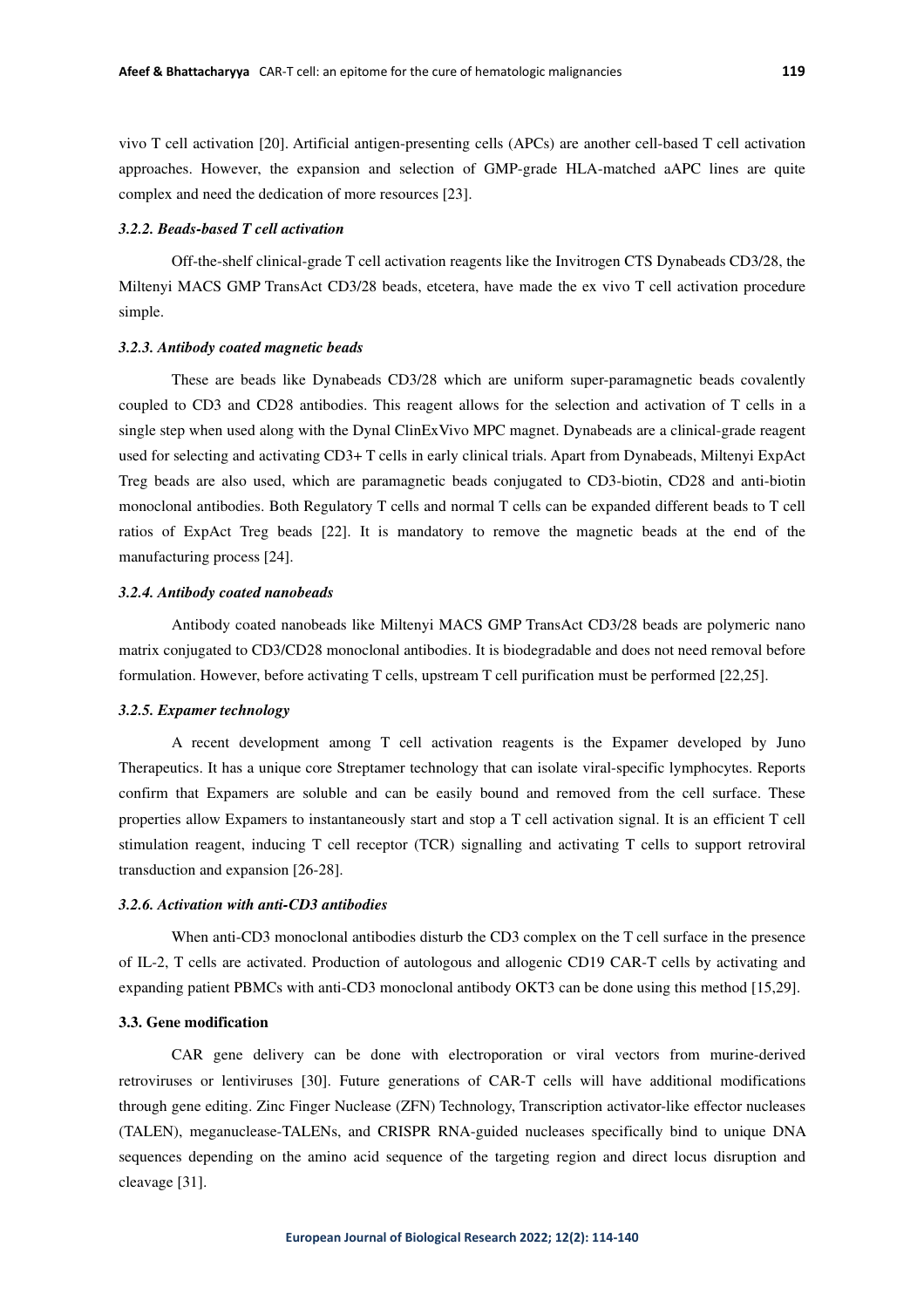# *3.3.1. Viral transduction*

Viral vector systems are gamma-retroviral vector and lentiviral vector; both belonging to a family of retroviruses and are commonly used as gene delivery systems that can achieve high transduction efficiency rates. Retroviruses are used because they allow for a long-term gene expression by integrating the viral DNA into the host DNA. No genotoxic effects resulting from gene transfer into differentiated cells, including T cells are known. Only a few cases are known arising from patients treated with genetically modified T cells where virus-mediated transformation has been witnessed. In one case, where a CLL patient was treated with CD19-specific CAR-T cells, a lentiviral vector mediated insertion of the CAR transgene was observed which in turn resulted in the disruption of the methylcytosine dioxygenase TET2 gene [31]. In a different case, the CAR gene was unintentionally introduced into a single leukemic B cell in the course of the production process, which lead to insertional mutagenesis resulting in tumor escape in a patient. The patient relapsed after treatment with CD19-specific CAR-T cells with a CD19 negative leukemia [32]. No report on accidental insertion for gamma-retroviral vectors has been found. Thus, gamma-retroviruses are often regarded as a safe vector system for clinical ACT. Despite the few cases of virus-mediated transformation, the viral gene delivery system primarily used is lentiviral transduction. It is used in the production of *Kymriah* ® (Tisagenlecleucel) which is used for the treatment of ALL or Diffuse Large B-cell Lymphoma (DLBCL) [33,34]. Retroviral transduction was part of the ZUMA-1 trial with Axicabtagene Ciloleucel for treating r/r large B cell lymphoma [35,36]. However, a major bottleneck in the production of retroviral vectors is the intensive and often expensive process of vector production. Appropriate cleanroom facilities and the need to perform vector release testing for the retrovirally or lentivirally transduced cells are usually an expensive affair even for big pharma companies.

## *3.3.2. Plasmid-based gene delivery*

An alternative to viral transduction-based CAR gene delivery is the "Sleeping Beauty" transposon/transposase system [37]. Compared to electroporation of naked DNA, transposon system is a much more efficient method of gene transfer. It is also economically beneficial relative to other methods, as no GMP-grade virus generation is necessary. However, it is a labor-intensive process. The transposon system works using two DNA plasmids, one containing the transposon encoding the CAR transgene and another plasmid expressing the transposase that is necessary for excision and insertion of the transgene [10,20,38].

#### *3.3.3. Genome editing*

Genome engineering tools like CRISPR/Cas9 technology allow for the specific genomic disruption of multiple gene loci. Combined with adeno-associated virus (AAV) vector repair matrix, the CRISPR/Cas9 system can be utilized to integrate the CAR encoding DNA into the T cell receptor  $\alpha$  constant (TRAC) locus. This leads to uniform expression of CAR, an improvement in the potency of T cells, and an inhibition of T cell differentiation along with exhaustion [39]. Lentiviral transduction along with CRISPR/Cas9-mediated genome editing is used to produce PD-1 deficient CD19-specific CAR-T cells, which has better anti-tumor and therapeutic efficacy [40]. Upon analysis, the applied gene transfer systems currently focus on transduction and clinical efficacy, safety and costs. The optimal gene transfer system has not yet been defined and further investigation is necessary.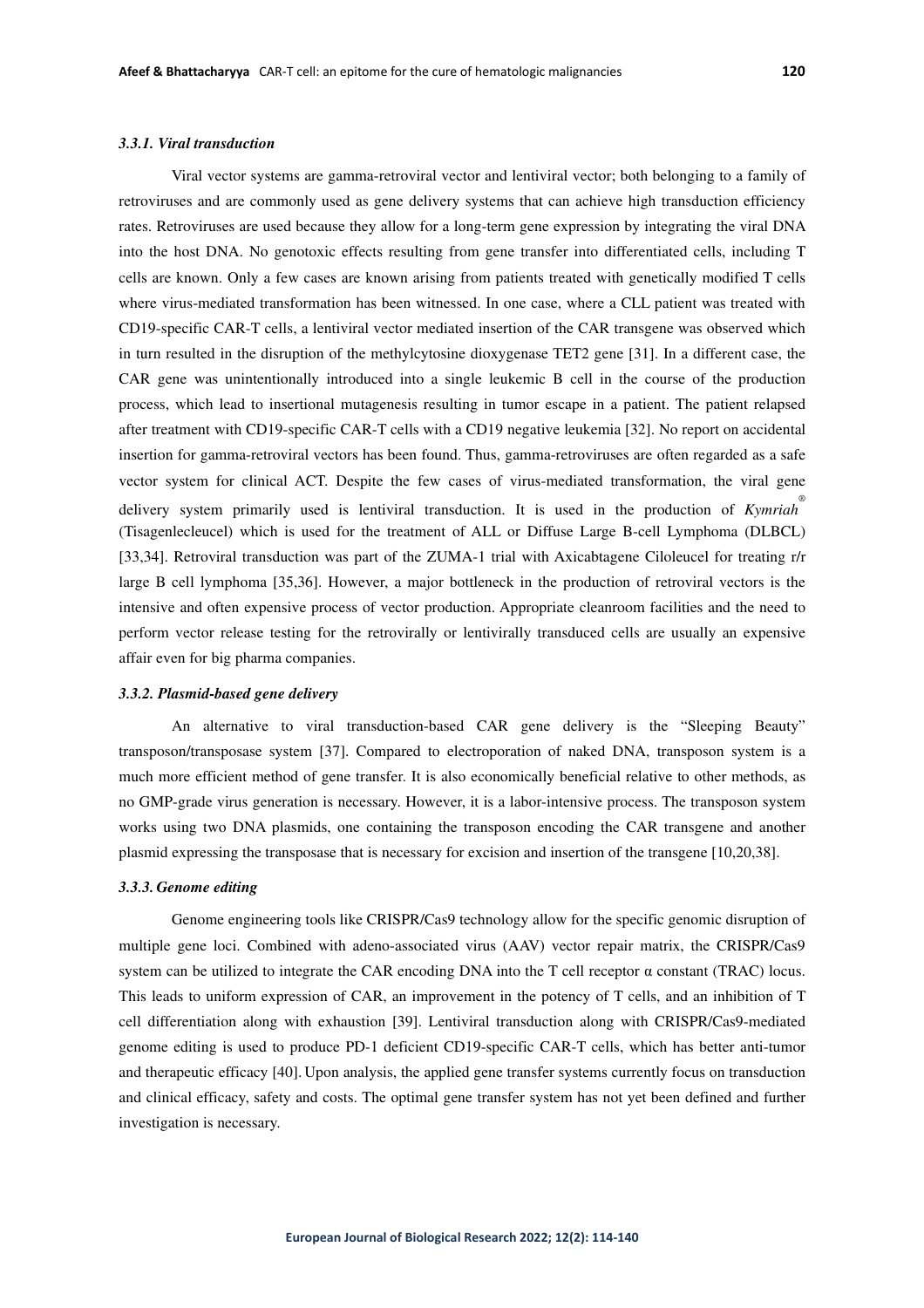#### **3.4. Activation and ex vivo expansion**

There are several platforms available to generate therapeutic doses of CAR-T cells.

#### *3.4.1. CAR-T cell expansion by GE bioreactors*

The GE WAVE bioreactor system is used to expand T cells. It is intended to be used as development and manufacturing equipment for the expansion of cells. A single-use, gamma-irradiated bag, known as Cellbag™ is used for cultivation. The cellbag bioreactor is situated on a rocking base that will maintain bag inflation which rocks the cell bag for quick transfer and mixing. Automatic feeding and waste removal are done by perfusion functionality of the WAVE bioreactor. This platform is widely used to expand cells for supporting phase ½ clinical trials [24,41].

#### *3.4.2. CAR-T cell expansion by G-Rex bioreactors*

It is a new platform, where the cell culture flask has a gas-permeable membrane at the base. The membrane makes sure that cells can grow to a high density without any compromise in its gaseous exchange. The advantages of this platform are Low seeding density, one-time upfront feeding regimen, growing cells in an incubator, and the reduction in volume at the time of harvest. However, cell expansion will be affected if cells are disturbed when they are in culture. So, cell samples cannot be taken in-process [42].

# *3.4.3. CAR-T cell expansion by prodigy*

The CliniMACS prodigy system is a new technology that can prove to be a viable avenue for expanding CAR-T cells. The Prodigy system is an amalgamation of a cell washer, cell cultivation device and the CliniMACS magnetic cell separation system. Reports reveal that NK cells can be successfully separated from leukapheresis products. It is then expanded to reach a dose of clinical relevance using Prodigy. Prodigy also allows for lentiviral transduction of T cells with CARs [43,44].

## *3.4.4. CAR-T cell expansion using recursive AAPC stimulation*

Lentivirally modified aAPCs such as K562 cells can direct stable expression as well as secretion of an array of co-stimulatory molecules and cytokines. The combination of various genes and their expression on the aAPC is necessary for the activation of human T cells. aAPCs can be tailored to meet the requirements for optimal propagation of T cell subsets [22]. K562 is a myelogenous human leukemic cell line that does not express HLA class II, HLA class I A or HLA class I B alleles and can be modified genetically to express a wide variety of co-stimulatory molecules such as CD40, CD40L, CD70, CD80, CD83, CD86, CD137l, ICOSL, GITRL, and CD134L to facilitate T cell expansion.

## **3.5. Quality assessment**

CAR-T cell products' quality can vary from donor-to-donor. The quality of CAR-T cells should be under careful monitoring and should be integrated into the manufacturing process. The quality of CAR-T cell products depends on the quality of the raw materials and reagents used in the process. Thus, a proper quality management system based on different principles of quality control will ensure continuous control, traceability, and documentation of all processes, on the basis of which it approves or rejects the product for release (Figure 2). Accrediting organizations for cell therapy such as Foundation for the Accreditation of Cellular Therapy (FACT) or The Joint Accreditation Committee of ISCT-EBMT (JACIE) have standards that follow regulations outlined in Title 21 CFR, Parts 210 and 211 as governed by CBER of the FDA (Figure 3).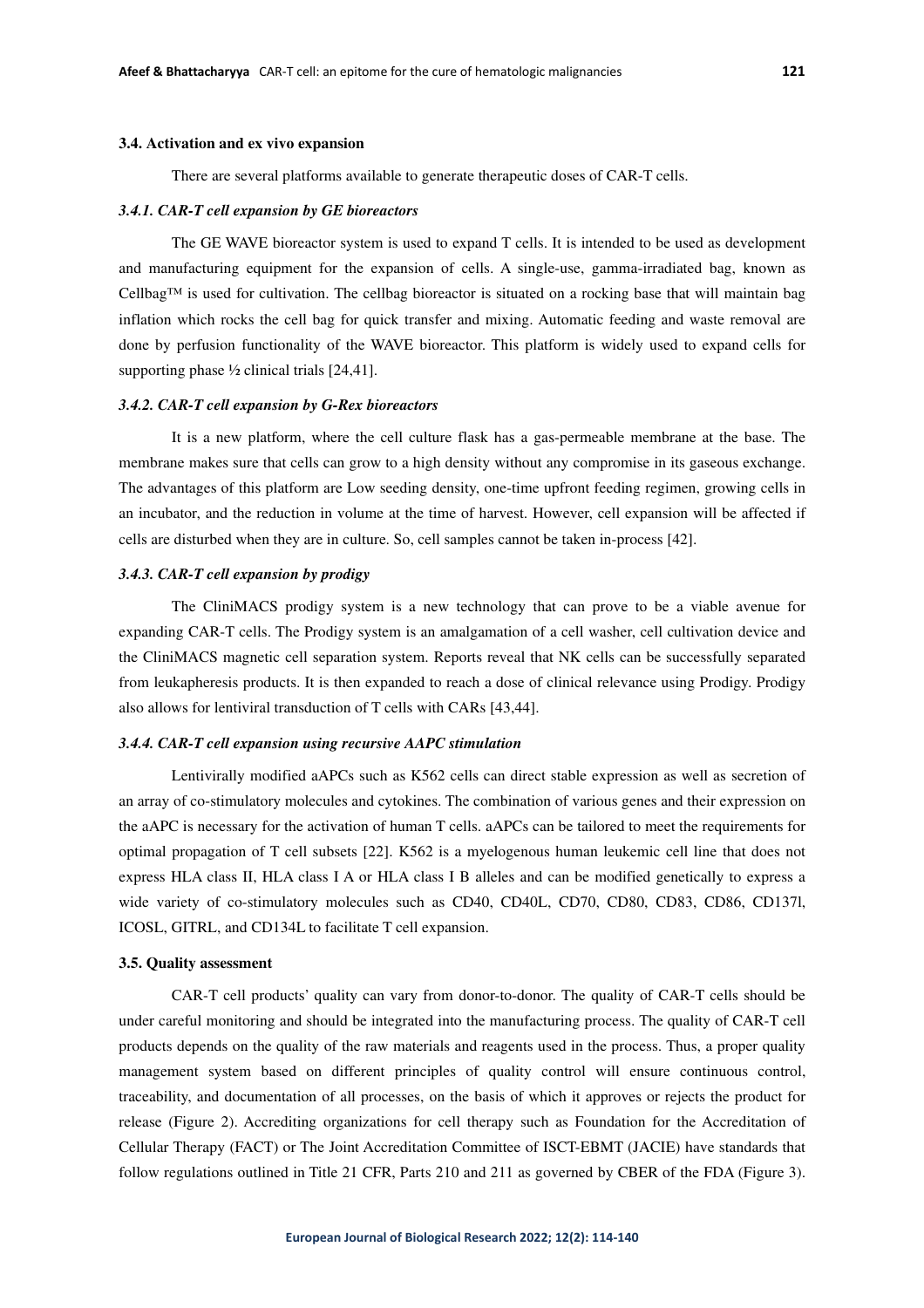The FDA Investigational New Drug Application (INDA) based on assays and specifications prescribes a level of purity, identity, sterility, safety and potency for the product. To ensure conformation to FDA regulations, release testing is conducted. Testing for immunophenotyping, Gram stain, endotoxin, bacterial and fungal testing, and mycoplasma testing are generally conducted [45].



**Figure 2.** General Principles for the quality control of CAR T cell therapies.



**Figure 3.** Quality management system according to FACT/JACIE guidelines.

#### *3.5.1. Quality assessment of manufacturing facilities*

GMP facilities with ISO5 cell processing cleanrooms is necessary for manufacturing CAR-T cells [46]. The facilities must have the proper equipment like analytical equipment; manufacturing process equipment; facilities systems, and environmental monitoring equipment.

## *3.5.2. Quality assessment of ancillary components*

The clinical manufacturing process of CAR-T cells requires raw materials and components that are approved for human use (Figure 4). Established acceptance criteria should be met by the certificate of analysis provided by qualified vendors and has to be reviewed for each lot. The quality control laboratory must routinely test the raw materials to guarantee product integrity. Backup vendors should also be established to reduce the risk of supply chain interruptions. Complex biological materials like viral vectors must have separate release testing procedures and regulations that deal with them [10].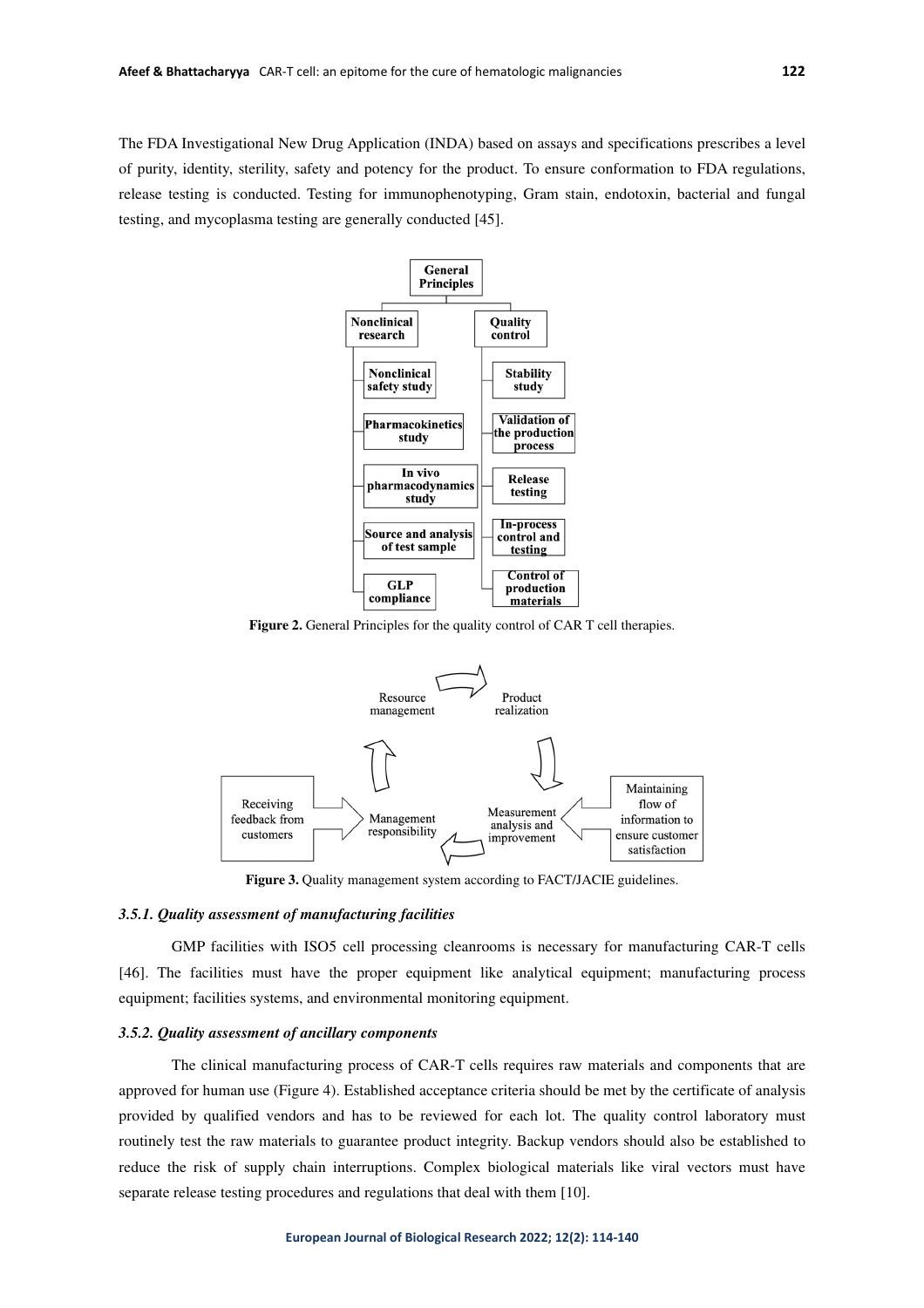## *3.5.3. Quality assessment of manufacturing process*

CAR-T cell therapies can be successful if we can establish a steady, robust and easy to reproduce manufacturing platform. Each of the constituents of the platform must pass individual testing. The qualification process helps to address unanticipated challenges during the evaluation and qualification of each component. Thorough documentation and analysis of the entire process are essential to execute a successful CAR-T cell manufacturing operation. [47].



**Figure 4.** Manufacturing phases of CAR T cell manufacturing and various ancillary components required in those phases.

#### **3.6. Formulation, delivery and administration**

The manufacturing process of CAR-T cells is labour intensive. It is a complex process. Moreover, resolving issues like quality control and single lot release adds to the manufacturing cost. Academic centres still have the most experience in CAR-T manufacturing. Partnerships with academic centres are therefore important. Now, after the formulation of the final cell product, samples are allocated that are going to be used for release testing, infusible doses, and for archiving respectively (Figure 5). The specific routes of administration are already specified in the clinical protocol. In the logistics chain Cryopreservation, storage, transport, receipt, chain of custody, thaw and administration are all linked. To ensure control of the chain of custody, identity validation and standardization processes are needed at each clinical site. Cryopreservation is an important part of the process as it is required to transport the final product from the manufacturing site to the clinical centres as well as it is needed for mandatory quality-control tests. Even though the functionality of the CAR-T cells was reduced directly after thawing, their viability, gene transfer efficacy and recovery are not affected up to 90 days. An incubation at 37-degree Celsius overnight can lead to a complete restoration of the functionality of these CAR-T cells completely negating the effects of the harsh freeze-thaw process [48].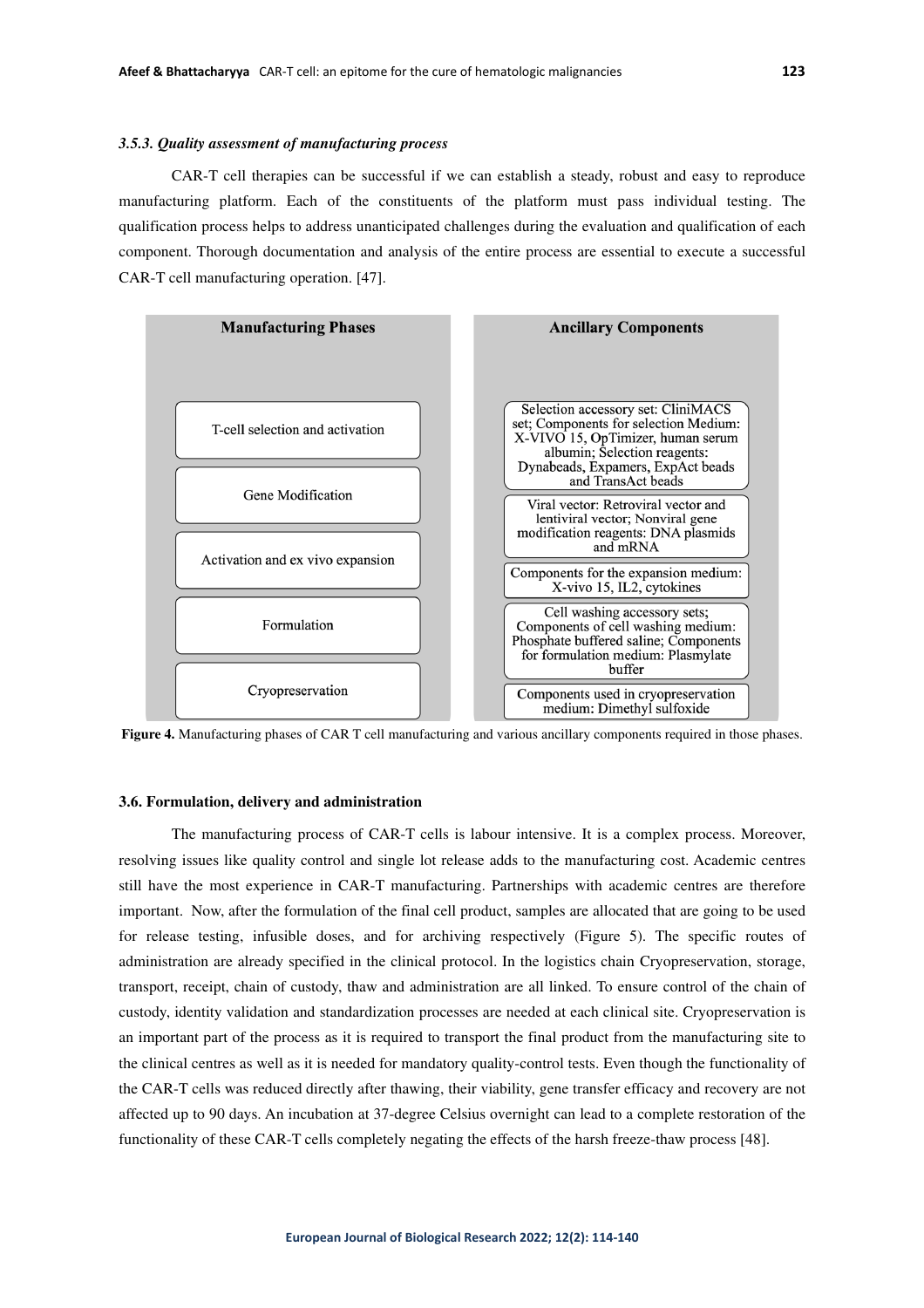

**Figure 5.** A summary of CAR T cell release tests.

# **4. ROLE OF CAR-T CELLS IN TREATMENT OF HEMATOLOGIC MALIGNANCIES**

The interest in CAR-T cell therapy has risen steadily since 1993, when the first-generation CARs were developed by Zelig Eshhar of the Weizmann Institute in Israel. In 2014, the FDA even granted the designation of 'Breakthrough' therapy to CD19-directed CAR-T cell therapy. Finally, in 2017 CAR-T cell therapy crossed the regulatory finish line when the FDA approved Kymriah (tisagenlecleucel) for the treatment of relapsed, refractory acute lymphoblastic leukemia (ALL) in children and young adults. It was the first gene therapy available in the United States. Thus, it makes sense that over the years a lot of clinical trials on CAR-T cells have taken place. By 2016, there were 220 clinical trials on CAR-T cells that were documented. 188 of these trials were ongoing and nine were long-term follow-up studies. It was more than 20 years ago that the first CAR-T cell trials were initiated and its patients had advanced epithelial ovarian cancer or metastatic renal cell carcinoma and the trials were targeting the folate receptor and carbonic anhydrase IX (CAIX) respectively. The subsequent two registered clinical trials with published results reportedly had single patients with neuroblastoma or follicular lymphoma reaching complete response. Consequently, the breakthrough in CAR-T cell therapy was however achieved over the following years when CD19-specific CAR-T cells were used to target B-cell malignancies. In these trials, unlike previous trials, complete or partial response was reported not by just single individuals. In some trials, majority of the patients reported complete or partial response. This resulted in an exponential growth in the number of CAR-T cell trials conducted [49]. According to the International Clinical Trials Registry Platform (ICTRP) of the World Health Organization (WHO), in 2020 alone, there were 265 new CAR-T cell clinical trials that were registered. In a review article by Hartmann et al. the status of various clinical trials on CAR-T cell therapy registered at clinicaltrials.gov as of 2017 was illustrated along with the phases that different clinical trials [49] (Figures 6 and 7). It can be said that CAR-T cells have shown promising results in hematological cancers.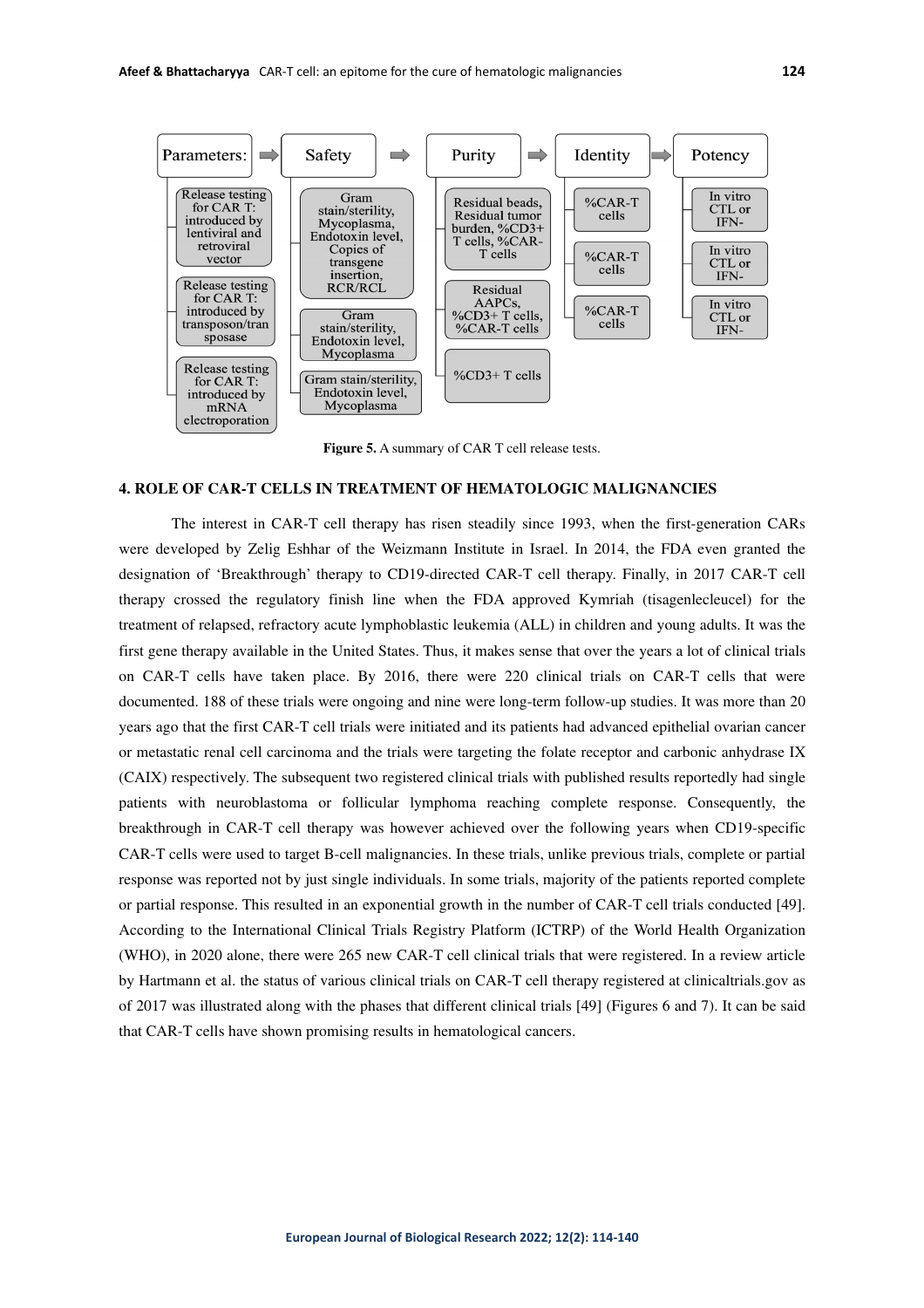

**Figure 6.** Status of published CAR T cell gene therapy trials registered at clinicaltrials.gov. The total number of clinical trials (red bars) are compared to the number of published clinical trials (blue bars) in various categories. In the 'suspended' category there were no clinical trials with published results [49].



**Phases of Clinical Trials** 

Figure 7. Phases of CAR T cell gene therapy trials. Long-term follow-up studies are not being included here. For 9 trials their phase classification could not be determined. There were no trials in phase 3 [49].

# **4.1. ALL**

Chimeric Antigen Receptors (CAR) can be defined as engineered molecules which are the result of combination of an antigen recognition domain with one or more intracellular T cell signalling domains. Through gene transfer techniques like lentiviral and retroviral transduction, CARs are integrated into T cells redirecting their specificity to target specific tumor antigens using an MHC independent mechanism. In the treatment of ALL the most important CAR is the one that target the CD19 molecule, which is a biomarker for B lymphocyte development, and shows a higher expression in B-ALL [50]. An important factor that determines the functionality of the CAR-T cells are the components of its intracellular signalling domain.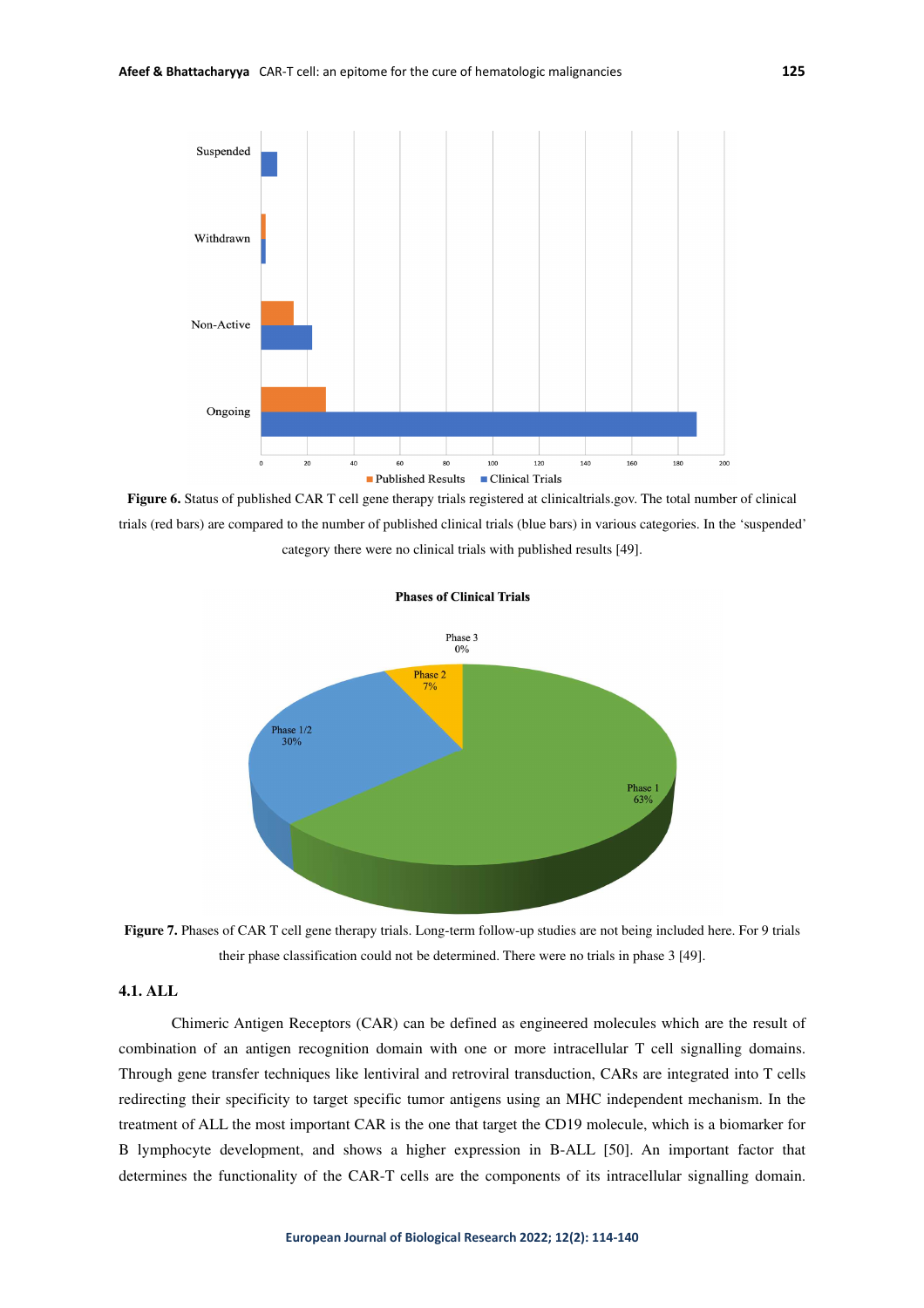First generation CARs were incorporated only with the CD3ζ intracellular domain. They were able to engage and respond to antigen but they had limited in vivo expansion and persistence, resulting in limited efficacy. Second generation CARs with co-stimulatory domains such as CD28 or CD137 showed better outcomes in patients. These second-generation CAR-T cells that target CD19 have been responsible for complete remission (CR) rates of 67-93% in pediatric patients as well as adult patients suffering from relapsed and refractory (r/r) acute lymphoblastic leukemia (ALL) [51]. It is important to note that prior to infusion of anti-CD19 CAR-T cells, patients usually receive chemotherapy to induce lymphodepletion and enhance CAR-T cell expansion and persistence in vivo [52]. Chemotherapy may also benefit the patient through leukemic cytoreduction, which improves the efficacy and decrease the toxicity of CAR-Ts. Treatment of ALL, especially fatal, relapsed/refractory (r/r) B-ALL is well suited to CAR-T cell therapy. CAR-Ts are successful because of their immunologic characteristics. These characteristics include the specificity of a targeted antibody, ability to expand in vivo resulting in an amplified anti-tumor response and the potential of CAR-T cells to persist for a longer term. The in vivo activation and expansion of anti-CD19 CAR-Ts is responsible for high remission rates, it also leaves no minimal residue disease (MRD) but unfortunately correlates with neurologic activity and cytokine release syndrome (CRS). Durability of the remissions with the anti-CD19 directed CAR-Ts are variable across different studies with efforts to minimize both CD19 positive and CD19 negative relapses. Between 2013 and 2015 three academic groups had published five reports describing the clinical trials and outcomes of CD19 targeted CAR-T cells for adults and children with relapsed/refractory B-ALL (Table 1). The first report came from Memorial Sloan Kettering Cancer Center (MSKCC). It was a phase I trial using a CAR 19-28z T cells with a dose of  $3\times10^6$  CAR-T cells/kg [17,53]. Cyclophosphamide was used for conditioning chemotherapy before infusion with CAR-T cells. After the therapy the CR rate was 88%. These were deemed to be high quality remissions because there was no detection of disease when highsensitive molecular assays like deep-sequencing or real-time PCR were used. Molecular Complete Response (CR) rate was reported at 75%. Such results certainly raised the hopes for durable remissions but certain patients did suffer from toxicities. However, such patients could still receive an Allogenic Stem Cell Transplantation (allo-SCT) [18]. CAR-T cells did expand very rapidly but they also contracted similarly, as a result, after 2-3 months very low levels of CAR-T cells could be detected. Another study was done in University of Pennsylvania (UPENN). The conditioning chemotherapy was done using fludarabine and cyclophosphamide, and it was done a week before the adoptive transfer of 19BBz CAR-T cells. The dose administered ranged from  $0.8 \times 10^{6}$ -17.4×10<sup>6</sup> CAR-T cells/kg. The CR rate was reported to be 90%, while the molecular CR rate was at 73% [9]. In this UPENN study the CAR-T cells were engineered to contain anti-CD19 attached to TCRZeta and 4-1BB signalling domains. The T cells' capability of long-term persistence directly affected the clinical outcomes of the patients participating in the study. Nearly 68% of the pediatric patients expressed persistence of T cells for 6 months, while in some patients these T cells lasted for nearly 2 years [9]. Some patients however did relapse due to the loss of CAR-T cells, loss of CAR-T cell function and also CD19-negative clonal escapes. A similar study was conducted by National Cancer Institute (NCI). The patients were treated with fludarabine and cyclophosphamide before infusion of CAR-T cells. These phase I trials evaluated 19-28z CAR-T cells in children and young adults (1-30 years old). The B-ALL patients in these trials had a CR rate of 70% and the molecular CR rate was 60%. The interpretation of these results deemed CAR-T cell therapy completely safe, feasible and responsible for anti-leukaemic activity in children and young adults with B-precursor ALL [54].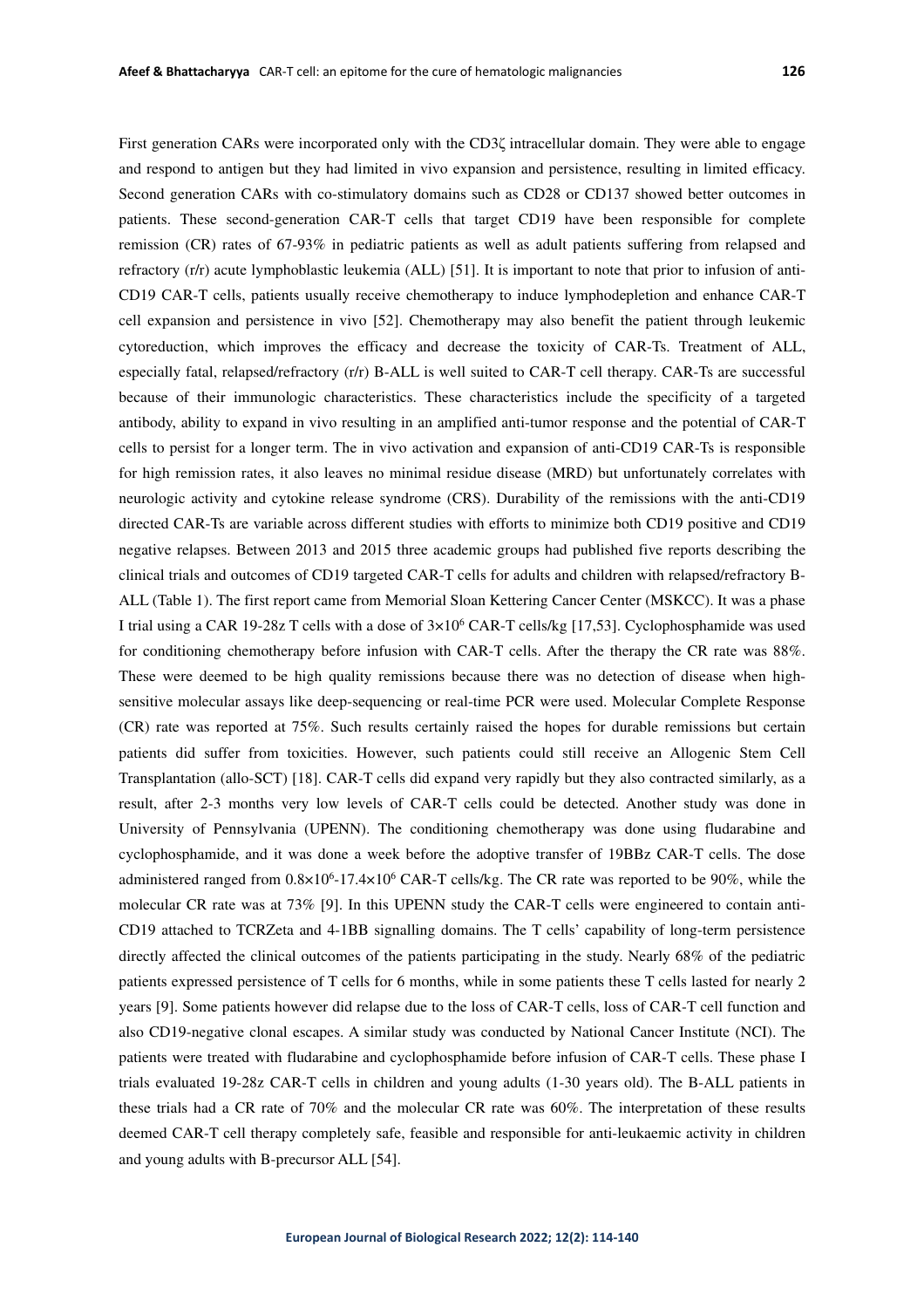| <b>Site</b>   | n                           | <b>Median</b><br>age     | Post-Allo<br><b>SCT</b> | <b>CAR-T</b><br>dose per kg               | CR<br>$\mathscr{G}_o$ | <b>CRm</b><br>$($ %) | <b>EFS</b>                | <b>Notes</b>                                                                                                      |
|---------------|-----------------------------|--------------------------|-------------------------|-------------------------------------------|-----------------------|----------------------|---------------------------|-------------------------------------------------------------------------------------------------------------------|
| <b>MSKCC</b>  | 16                          | 50                       | 25%                     | $3 \times 10^{6}$                         | 88                    | 75                   | <b>NA</b>                 | All patients are adults, 1<br>patient received less than<br>study dose                                            |
| <b>UPENNa</b> | 25 <sup>b</sup><br>$5^{\#}$ | 11 <sup>b</sup><br>$47*$ | 60%                     | $0.8 \times 10^{6} -$<br>$21 \times 10^6$ | 90                    | 73                   | $67\%$ at 6<br>months     | 25 Pediatric patients<br>5 adult patients                                                                         |
| <b>NCI</b>    | 21                          | <b>NA</b>                | 38%                     | $\frac{1 \times 10^6 -}{3 \times 10^6}$   | 67                    | 57                   | 51.6% at<br>9.7<br>months | All pediatric/young adult<br>patients (1-30 years of<br>age). Less than study<br>dose - received by 2<br>patients |

**Table 1.** A list of published clinical trials on CD 19 CAR-T cell therapy for treatment of relapsed/refractory B ALL.

CAR: Chimeric Antigen Receptor; allo-SCT: allogenic stem cell transplant; CRm: molecular CR; EFS: Event free survival; MSKCC: Memorial Sloan Kettering Cancer Center; UPENN: University of Pennsylvania; NCI: National Cancer Institute; NA: Not available; <sup>a</sup>One patient with CD19+ T-ALL; <sup>b</sup> Pediatric Cohort; # Adult Cohort.

## **4.2. NHL**

B-cell-Non-Hodgkin Lymphoma (NHLs) are generally sensitive to chemoimmunotherapy, but fatalities still occur among patients due to relapsed/refractory (R/R) disease. Rituximab (anti-CD20 monoclonal antibody) was one of the last major breakthroughs that showed promise in the treatment of the most common subtypes; such as diffuse large B-cell lymphoma (DLBCL) and follicular lymphoma [55]. Results of high dose chemotherapy and autologous stem-cell transplantation (auto-HSCT) use, however, have been inadequate. In contrast, use of autologous, genetically modified T cells (CAR-T cells) targeting CD19 antigen has been responsible for noticeably high response rates (RR) and has the potential to lead to long-term disease-free survival. The Food and Drug Administration (FDA) has approved axicabtagene clioleucel (axicel) [for DLBCL/primary mediastinal large B-cell lymphoma (PMBCL)] and tisagenlecleucel (tisa-cel) (DLBCL) after two or more lines of systemic therapy [9,34]. The European Medicines Agency (EMA) approved both products in 2018. FDA approved another product lisocabtagene maraleucel in 2021 [56]. Each of these CAR-T products are unique and its clinical outcomes and toxicity profiles depends on various factors like construct, co-signalling domain (4-1BB vs CD28), viral vector used for transduction (lentiviral vs retroviral), intensity of lymphodepletion, composition of CAR-T product, CAR-T cell dose, and disease subtype. CD19 CAR-T cell therapy commonly has an increased response rate and deliver an enduring response against R/R DLBCL, mantle cell lymphoma, follicular lymphoma. DLBCL is the most common type of aggressive NHL and accounts for nearly 30-40% of all cases [57]. CAR-T cell therapy consisting of CD19 directed CAR-T cells has been proven to be effective against B-cell malignancies. These autologous T cells are genetically modified using retroviral or lentiviral vector containing DNA encoding a CAR. The CAR contains a CD19-recognition domain, a costimulatory domain, either CD28 or 4-1BB, and a CD3z intracellular signalling domain. The early studies were conducted in institutions like the NCI which conducted the first study. It demonstrated the clinical activity of CAR-T cells in DLBCL using the CD3ζ-CD28 CAR-T construct (this was licensed later as axi-cel by Kite Pharmaceuticals). The lymphodepletion regimen used a combination of cyclophosphamide (60 mg/kg) followed by a dose of 25 mg/m<sup>2</sup> of fludarabine applied daily for 5 days [16]. Out of the seven patients evaluated under this trial, five patients had CR, while two patients had a partial response. The duration of response (DOR) had ranged from somewhere between 38 to 56 months in patients with ongoing responses, as reported in a long-term follow up report [58]. In another report from the NCI, there were 22 aggressive B-cell lymphoma patients. The chemotherapy conditioning administered was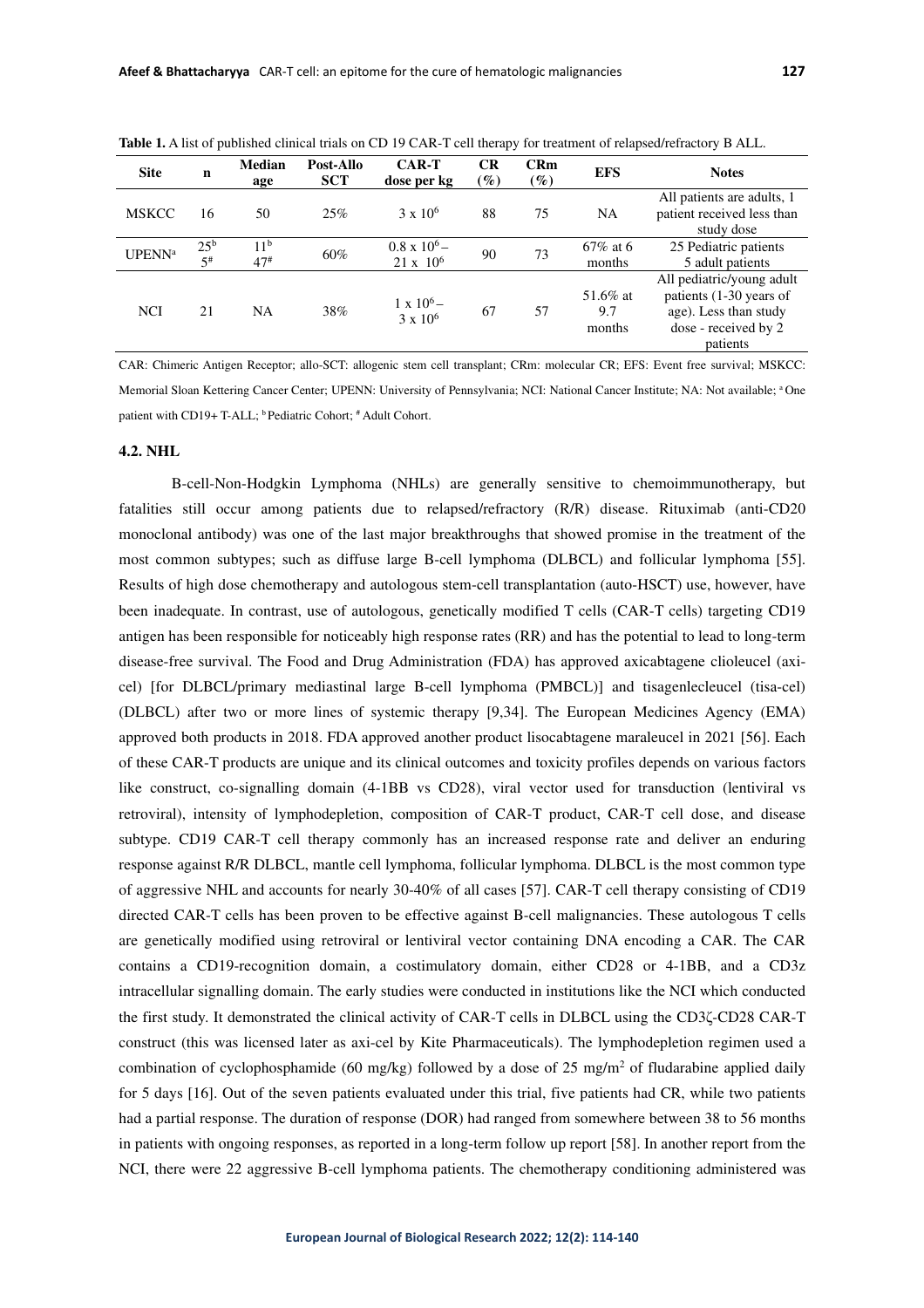of a lower dose. After the treatment, while there was a lymphodepleting action, the associated hematologic and nonhematologic toxicity was reportedly less. The patients with DLBCL had an overall response rate (ORR) and CR rate of 68% and 47% respectively, while, the median duration of remission was 12.5 months and the 12-month progression-free survival (PFS) was at 63.3% [59]. In 2015, at the American Society of Hematology (ASH) meeting, important updates on NHL were presented regarding trials conducted at the Fred Hutchinson Cancer Research Center (FHCRC), where CAR-T cells using a 4-1BB costimulatory domain was developed. In mouse models, CAR-T cells manufactured using purified CD4+ or CD8+ central memory (TCM) or naïve (TN) T cells in a 1:1 CD4:CD8 ratio were more effective in the elimination of CD19+ tumour cells when compared with CAR-T cells manufactured from effector memory T cells (TEM). Based on this data from mouse models, in the FHCRC phase I clinical trial, the CAR-T cells infused had a defined subset, i.e., a fixed 1:1 ratio of CD8+ T central memory cells to CD4+ T cells. The trial result was positive with ORR and CR rates of 63% and 33%, respectively. For patients with DLBCL and TFL, the ORR and CR rates were 67% and 38%, respectively. JUNO Therapeutics has licensed the CAR construct used in this trial for development as JCAR017 [17]. In the University of Pennsylvania (UPENN), another 4-1BB CAR-T (CTL019) construct was developed. In the trial, 38 patients were included. The chemotherapy included many regimens that were left to the physician's discretion. The median dose of CTL019 was at 5.79×10<sup>6</sup> CAR-T cells/kg. The DLBCL patients had ORR and CR rates of 50% and 43% respectively. At the last follow up PFS was at 43% while the median duration of remission was 28.6 months. Some patients had no significant differences in their outcomes after treatment [60,61]. Due to the successes of the early single-center studies, multicenter studies that included several academic institutions accompanied with various pharmaceutical companies were designed. Three phase I/II multicenter clinical trials: ZUMA-1, JULIET and TRANSCEND-NHL-001 tests different types of anti-CD19 CAR-T cell constructs [62]. In the ZUMA-1 trial, the Axi-cel used utilizes a CD28 costimulatory domain. Both the tisa-cel and liso-cel used in JULIET and TRANSCEND-NHL-001 respectively uses a 4-1BB costimulatory domain [63]. The CARs that used CD28 apparently had more rapid in-vivo expansion and higher peak area under the curve levels but could not persist long-term and might have suffered from rapid metabolic exhaustion. The patients who were enrolled in these trials were adults, had DLBCL, high grade B-cell lymphoma, transformed follicular lymphoma (tFL), had R/R disease and some had undergone two prior lines of systemic therapy. The ZUMA-1 trials had patients with PMBCL, while TRANSCEND-NHL-001 had patients with follicular-lymphoma grade-3B and other transformed indolent lymphomas. Both JULIET and TRANSCEND-NHL-001 allowed bridging therapy, however, such therapy was not permitted in ZUMA-1 [63]. The ZUMA-1 clinical trial was the first multicenter trial to evaluate the viability of CAR-T cell therapy against refractory DLBCL. The clinical trial had a phase I and phase II portion. It used the NCI CD3ζ/ CD28 CAR construct (KTE-C19, now known as axi-cel). The lymphodepleting regimen involved cyclophosphamide (500 mg/m<sup>2</sup>) and fludarabine (a dose of 30 mg/m<sup>2</sup> applied for 3 days). Axi-cel infusion followed the chemotherapy regimen at a dose of  $1-2\times10^6$  CAR-T cells/kg. The objective response was 71% with four out of seven patients achieving CR (57%) within a month. Three patients had ongoing CR at 12 months. Reversible grade 3 neurotoxicity and CRS was reported among this cohort [35]. However, one fatality occurred due to intracranial bleeding which was considered unrelated to axi-cel. The patient had experienced a grade 4 CRS and grade 4-encephalopathy. Before chemotherapy and CAR-T cell infusion the patient had a high inflammatory state [36]. In the phase II portion of the trial, necessary changes in the safety evaluation were made and baseline C-reactive protein (CRP) assessment was included. The delaying of CAR-T cell infusion in patients with fevers until appropriate work-up was also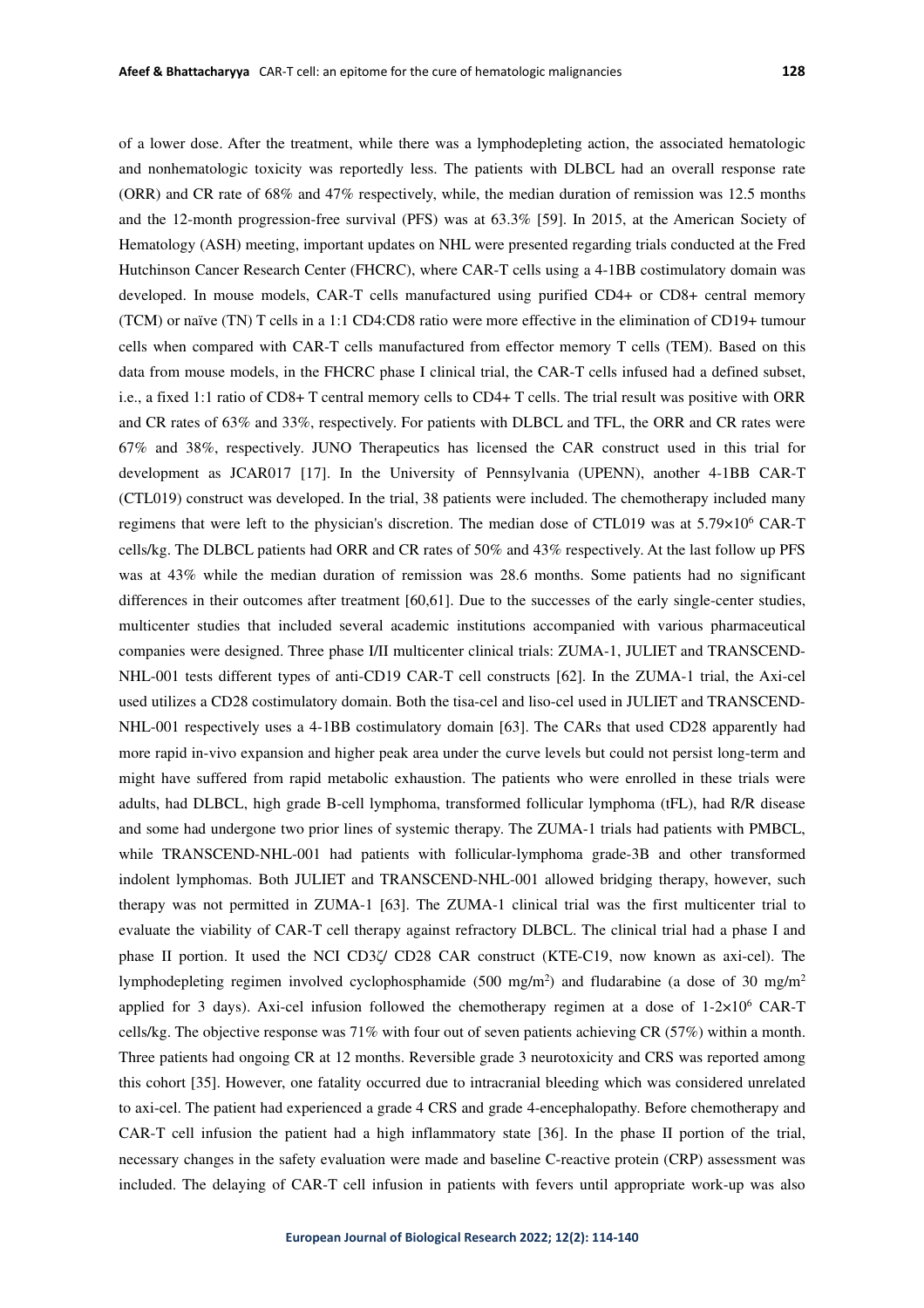completed. The phase II portion of the ZUMA-1 trials and the phase I portion had similar eligibility criteria with two cohorts, cohort 1 for DLBCL and cohort 2 for PMBCL and TFL [64]. 119 patients were enrolled, 70% of them were refractory and 21% had relapsed within 12 months of auto-HCT. For different reasons, ten patients were unable to receive axi-cel. Out of 119 patients, 7 patients received an axi-cel infusion in phase I, while the others received it at the end. The manufacturing success of CAR-T cells was 99%, with the median time for delivery being 17 days. Compared to the historical cohort of SCHOLAR-1, it had an eightfold higher CR rate. As of August 11, 2018, 101 patients were assessable for activity in phase II and were followed up for a median of 27.1 months. 84 patients had an objective response (83%) while 59 patients had a complete response (59%). The median overall survival was not reached, and the median PFS was 5.9 months while the median Duration of Response was 11.1 months. Out of the 108 patients assessed in both phase I and II of the trial 52 (48%) had a grade 3 or worse serious adverse events (SAE). Two treatment-related deaths had been reported (due to haemophagocytic lymphohistiocytosis and cardiac arrest). The 2 years follow up data from Zuma-1 indicate that axicabtagene clioleucel can result in durable responses and overall survival of greater than 2 years [37]. The JULIET trials used the CTL019, anti-CD19 CAR using a 4-1BB costimulatory domain. It is a phase II multicenter global study in patients with refractory DLBCL. CAR-T cells were produced centrally. In contrast to ZUMA-1 trials, cryopreserved apheresis products were used and bridging chemotherapy was allowed according to clinical discretion for patients with rapidly progressive disease. Two regimens of lymphodepleting chemotherapy were applied and it consisted of fludarabine 25 mg/m<sup>2</sup> and cyclophosphamide 250 mg/m<sup>2</sup> for 3 days or bendamustine 90 mg/m<sup>2</sup> for 2 days. The patients who were eligible were ≥18 years with r/r DLBCL, had received ≥2 lines of therapy, and were ineligible for or had failed Autologous stem cell transplant (ASCT). A total of 167 patients were enrolled and 115 patients were infused with a single dose of tisagenlecleucel [65]. CTL019 could not be administered to fifty patients due to failure to manufacture CAR-T cells or change in disease/patient status. The median dose administered of tisangenlecleucel was  $3.0 \times 10^8$  CAR-positive viable T cells (range:  $0.1 - 6.0 \times 10^8$ ). Among the patients infused, 90% and 93% received bridging therapy and lymphodepleting chemotherapy, respectively. 51% had refractory disease with at least three lines of therapy, while 49% had received prior auto-HCT. The median time from infusion to data cut-off was reported at 19.3 months. All the 99 patients who were part of the main cohort were evaluable, and their ORRs and CRs were 54% and 40%, respectively. These patients also had a PR of 13%. The ORR was consistent across all prognostic subgroups (post-auto-HCT, and double/triple-hit lymphoma). The relapse-free survival for 12- and 18-month was at 64%. The 12 and 18 month OS probability in all patients were at 48% and the 18 month OS probability in all patients was at 43%. The median Duration of response (DoR) was not reached, while the median OS for all patients was 11.1 months and CR patients never reached it. Like ZUMA-1, 54% of patients who had originally achieved PR finally reached CR. CTL019 also did not cause any death, however, three patients died within 30 days of infusion due to disease progression [35]. In the multicenter trial known as TRANSCEND-001, a 4-1BB CAR-T cell construct was used. The construct used a defined 1:1 CD4:CD8 T cell ratio and was developed at FHCCR. The CAR-T cell product used is known as Lisocabtagene maraleucel (JCAR017). The patients were divided into two group, the FULL and CORE cohorts. Patients with R/R DLBCL, TFL, FL grade 3b, MCL, RT, DLBCL, arising from MZL, and PMBCL were included in the FULL cohort. Patients with R/R DLBCL and TFL were included in the CORE cohort [66]. The conditioning regimen used fludarabine (30 mg/m<sup>2</sup> dose) and cyclophosphamide (300 mg/m<sup>2</sup>dose) daily for 3 days, followed by infusion of CAR-T cells. A single flat dose of JCAR017 was applied at one of two dose levels, either at DL-1S at  $5\times10^7$  cells or at DL-2S at  $1\times10^8$  cells. A small number of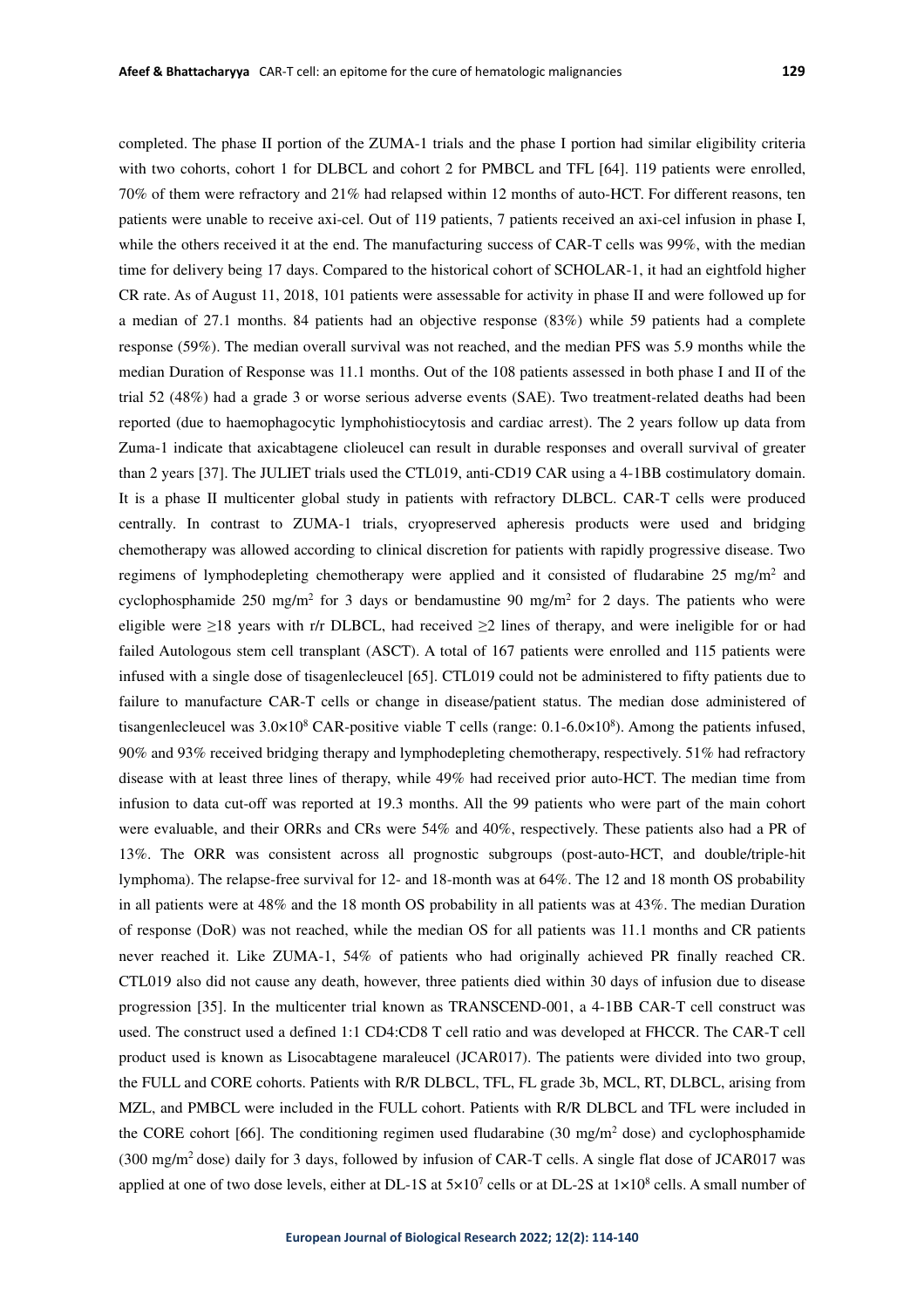patients received a double dose of JCAR017 at  $5\times10^{7}$ . The second dose was administered 14 days after the administration of the first dose. 344 patients had undergone leukapheresis, of whom 269 patients received at least one dose of lisocel between Jan 11, 2016, and July 5, 2019. Median follow-up for OS for all the 344 patients who had undergone leukapheresis was 18.8 months. Out of the 256 patients that could be evaluated, only 186 patients achieved OR (73%, 95% CI 66.8-78.0) and 136 patients had a CR (53%, 46.8-59.4). Nine patients had a dose-limiting toxicity, one of these patients died of diffuse alveolar damage following a dose of 5×10<sup>7</sup> CAR-T cells. Patients did suffer from grade 3 or worse adverse events like neutropenia (60%, 161 patients), anaemia (37%, 101 patients), thrombocytopenia (27%, 72 patients), cytokine release syndrome (42%, 113 patients) and neurological events (30%, 80 patients). Although under evaluation, use of liso-cel or JCAR017 might lead to high ORR among patients with R/R large B-cell lymphoma. The TRANSCEND-NHL-001 study is estimated to be completed by December, 2022 [67,68]. The outcomes of CD19 CAR-T therapy trials for CLL and different varieties of NHL according to the chemotherapy regimen are detailed in Table 2 [51].

**Table 2.** A summary of CD19 CAR therapy clinical trials for CLL and other NHL before 2012: outcomes depend upon conditioning chemotherapy.

| <b>Site</b>  | Number of<br><b>Patients</b> | <b>Disease</b> | Conditioning<br><b>Regimen</b> | Gene<br><b>Transfer</b> | <b>Cell Dose/kg</b>          | <b>Response</b><br>Rates |
|--------------|------------------------------|----------------|--------------------------------|-------------------------|------------------------------|--------------------------|
| <b>MSKCC</b> | 3                            | CLL.           | None                           | Gamma<br>Retrovirus     | $1.2 - 3.0 \times 10^7$      | $CR0\%$<br>PR 0 %        |
| <b>MSKCC</b> | $4^*$                        | CLL            | CY                             | Gamma<br>Retrovirus     | $0.4 - 1.0 \times 10^7$      | $CR0\%$<br>PR 25 %       |
| <b>NCI</b>   |                              | CLL            | <b>FLU/CY</b>                  | Gamma<br>Retrovirus     | $0.3 - 4.0 \times 10^6$      | CR 43 $%$<br>PR 43 %     |
| <b>UPENN</b> | 14                           | CLL.           | FLU/CY, PC,<br>Benda           | Lentivirus              | $0.14 - 11 \times 10^{8}$ ** | CR 29 $%$<br>PR 28 %     |
| <b>NCI</b>   | 14                           | Other NHL      | <b>FLU/CY</b>                  | Gamma<br>Retrovirus     | $0.3 - 5.0 \times 10^6$      | CR 36 $%$<br>PR 36 %     |

Outcomes of CD19 CAR therapy trials for CLL and other types of NHL according to the conditioning chemotherapy regimen. CY: Cyclophosphamide. FLY/CY: Fludarabine cyclophosphamide. PC: Pentostatin cyclophosphamide. Benda: Bendamustine. PR: Partial Remission.

\*: - A 5th patient could not be evaluated and therefore not included in the trial.

\*\*: - Total CAR-T cell dose is given as dosage in per unit kg was not available.

## **4.3. AML**

Patients with myeloid malignancies such as acute myeloid leukemia (AML) have to deal with a major problem which is the risk of relapse after conventional chemotherapy. Relapsed disease is also the major cause of death after diagnosis with AML. At the moment, allogenic hematopoietic stem cell transplant (allo-HSCT) is the only potentially curative treatment option available. Allo-HSCT can eliminate residual leukemia cells through its graft-vs-leukemia effects. Unfortunately, despite its history of success, relapse after allo-HSCT can still happen and is a major challenge and is associated with poor prognosis. CD19 directed CAR-T cell therapy has shown remarkable success in certain types of B-cell malignancies. However, what limits the use of CAR-T cells in myeloid malignancies is the lack of a dispensable antigen [69]. Most myeloid antigens are often co-expressed on normal hematopoietic stem/progenitor cells (HSPCs), which if depleted will lead to unacceptable myeloablation. Among the clinical trials conducted on AML, the first clinical trial that reported demonstrable biological activity of CAR-T cells in AML was published in 2013 by Ritchie et al., where a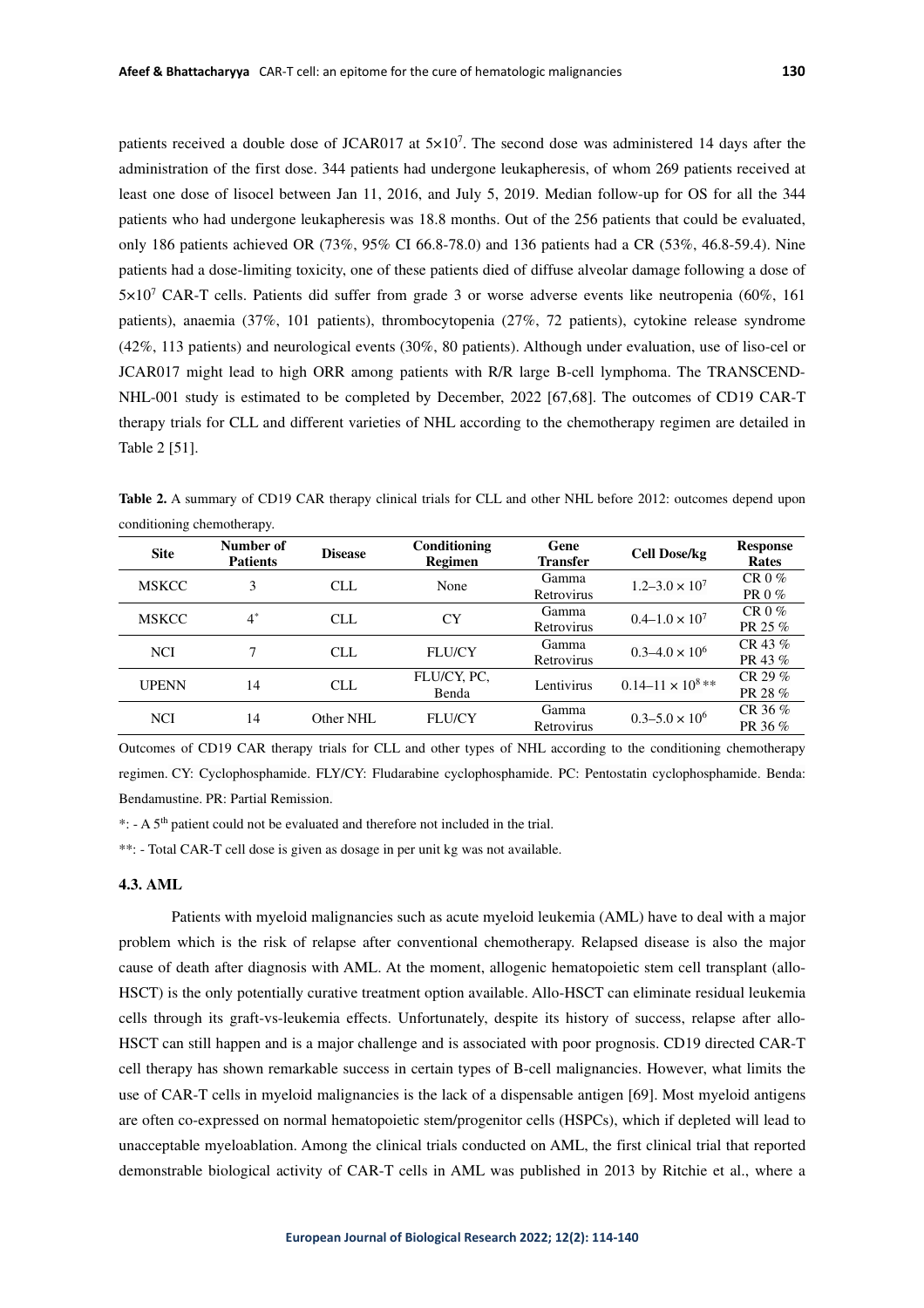second generation CD28-ζ CAR was directed against the Lewis Y antigen. Even with limited efficacy, this was an important study as it demonstrated CAR-T cell biological activity in AML patients in the absence of overt hematopoietic toxicity [69]. Currently there are more than twenty CAR-T cell clinical trials which are recruiting patients suffering from AML (Table 3). However, in the absence of mature clinical data, we have to rely upon case reports and pilot studies reporting the use of CAR-T cells in AML treatment. Most of the target antigens are CLL-1, CD33, or CD123, with CD33 and CD123 being appealing targets as both are extensively expressed in AML blasts. CLL-1 which is also known as CLEC12A is also a viable target for CAR-T cells due to its high expression in AML and reported absence in healthy HSPCs as well as its rare expression in nonhematological cells [70,71]. A dual-specific CD33-CLL-1 CAR-T cell was created, supported by pre-clinical data on specificity and anti-tumor potency of these cells. A human trial using these dual-specific CAR-T cells was conducted. A preliminary report by Liu et al. explained that two patients with refractory/relapsed (R/R) AML were treated with the dual CAR-T cells following chemotherapy preconditioning with fludarabine and cyclophosphamide. Both the patients had a minimal residual disease (MRD)<sup>-ve</sup> complete remission with pancytopenia within 3 weeks of CAR-T cell infusion. Later on they underwent anti-thymocyte globulin (ATG)-based HSCT with subsequent hematopoietic recovery [71,72].

A clinical trial of CD123-specific CAR-T cells was conducted, at the University of Pennsylvania where CAR-T cells was manufactured via mRNA electroporation. Patients who had R/R AML received lymphodepleting chemotherapy prior to administration of CAR-T cells. Although no anti-tumor responses were observed some level of CAR-T cell bioactivity was detected, which was demonstrated by the cytokine release syndrome (CRS) and/or fever experienced by all treated patients. No overt vascular, hematologic or neurologic toxicity was reported despite expression of the target antigen on healthy hematopoietic tissues [73]. Due to this favorable safety profile, clinical trials were conducted that targeted the CD123 antigen. A study conducted by the City of Hope Medical Center (clinicaltrials.gov identifier: 02159495) reportedly used second-generation CD28-ζ CAR-T cells targeting CD123 manufactured by lentiviral transduction. After preconditioning chemotherapy six patients who were suffering from refractory AML were administered either 50 or 200 million CAR-T cells. One of two patients who received the 50 million dose achieved a transient morphologic leukemia-free state. Blast reduction went from 77.9% to 0.9% upon receiving infusion of CAR-T cells. Two of the four patients who got the higher dose experienced complete remission and went on to HSCT. Grade 1 or 2 CRS was reported in most patients, but no dose-limiting toxicity like cytopenia was observed at the time the report was made [74]. From these trials it can be said that CAR-T therapy can prove to be potent immunotherapy treatment. However, it has to be kept in mind that there are a lot of barriers that can limit the full therapeutic potential of CAR-T cells. For example, AML antigens are usually also shared by normal HSPCs or their progeny, there are no leukemia-specific cell-surface antigens that can be good targets for CAR-T cells. Manufacturing of CAR-T cells also becomes challenging as T cell expansion is inhibited by AML blasts or T cell damaging chemotherapy, and finally AML is a heterogenous and complex disease that can evade the immune system by utilizing various immunosuppressive mechanisms. To overcome these obstacles potential avenues to reduce toxicity to healthy tissues while simultaneously utilizing the full therapeutic potential of CAR-T cells has to be exploited. Rationally designed clinical trials that are informed by a complete understanding of the AML-effector cell-microenvironment axis have to be implemented in order to create a successful immunotherapy regimen [69].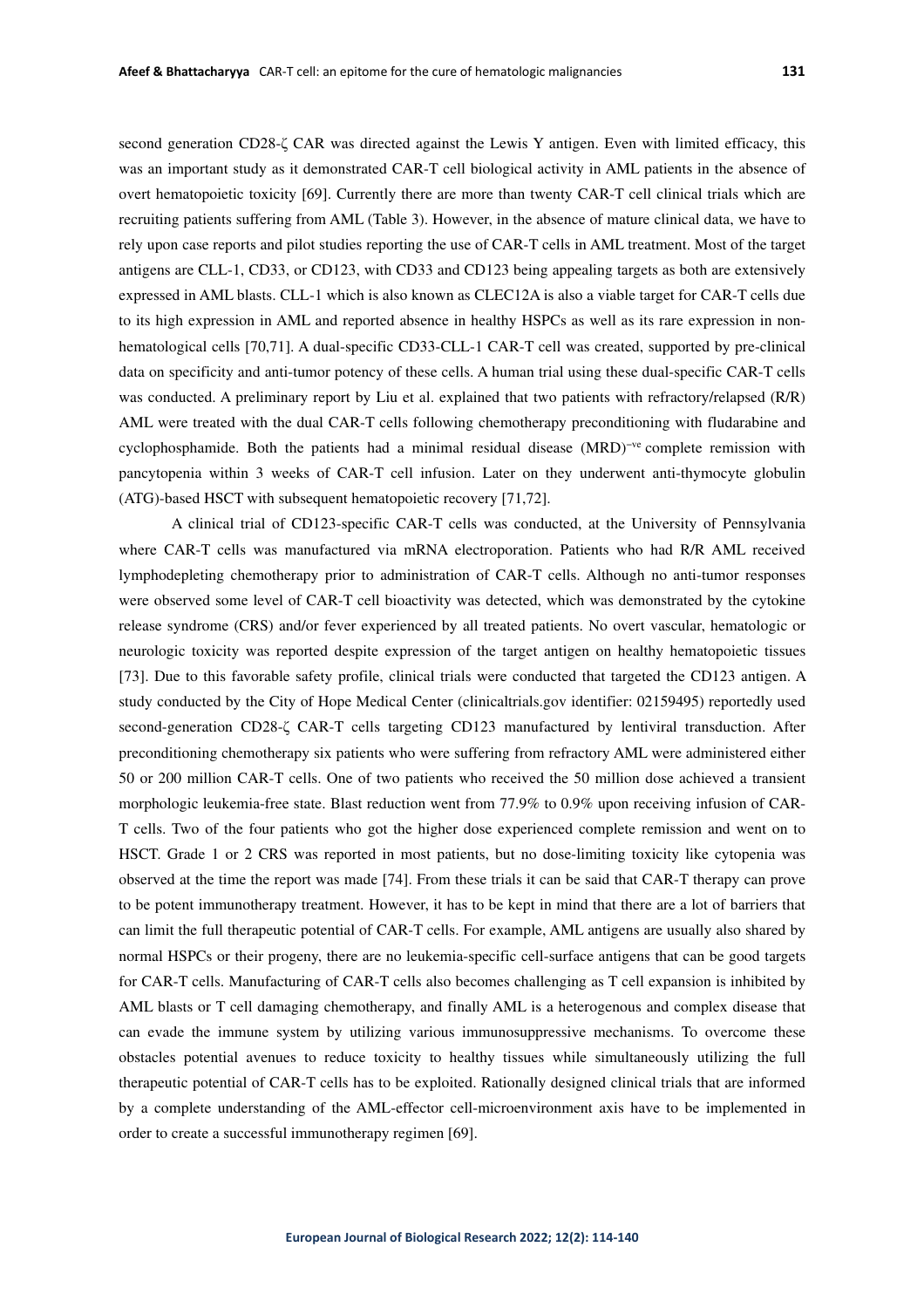| <b>Disease</b> | <b>Interventions</b>                                                                               | <b>Identifier ID</b> | <b>Phase</b>             | Location                                                                                                                                                                              |
|----------------|----------------------------------------------------------------------------------------------------|----------------------|--------------------------|---------------------------------------------------------------------------------------------------------------------------------------------------------------------------------------|
|                |                                                                                                    | NCT04803929          | Early                    | Zhejiang Provincial People's Hospital,                                                                                                                                                |
| <b>AML</b>     | Biological: anti-ILT3 CAR-T                                                                        |                      | Phase 1                  | Hangzhou, Zhejiang, China                                                                                                                                                             |
|                | Biological: CD123/CLL1<br>CAR-T Cells                                                              | NCT03631576          | Phase 2<br>Phase 3       | Fujian Medical University Union<br>Hospital, Fuzhou, Fujian, China                                                                                                                    |
|                | Biological: CAR-T CD19                                                                             | NCT04257175          | Phase 2<br>Phase 3       | Chaim Sheba Medical Center, Ramat<br>Gan, Israel                                                                                                                                      |
|                | Biological: CLL-1, CD33                                                                            |                      | Phase 1                  | Shenzhen Geno-immune Medical                                                                                                                                                          |
|                | and/or CD123-specific CAR<br>gene-engineered T cells                                               | NCT04010877          | Phase 2                  | Institute, Shenzhen, Guangdong,<br>China                                                                                                                                              |
|                | Biological: CLL-1. CAR-T cells                                                                     | NCT04219163          | Phase 1                  | Texas Children's Hospital, Houston,<br>Texas, United States                                                                                                                           |
|                | Biological: Third-generation<br>anti-CD123 CAR-T cells                                             | NCT04014881          | Phase 1                  | Union Hospital, Tongji Medical<br>College, Huazhong University of<br>Science and Technology, Wuhan,<br>Hubei, China                                                                   |
|                | Biological: CART therapy in<br>Acute myeloid leukemia (AML)                                        | NCT03473457          | <b>Not</b><br>Applicable | Southern Medical University<br>Zhujiang Hospital, Guangdong,<br>Guangdong, China                                                                                                      |
|                | Biological: CAR-γδΤ                                                                                | NCT04796441          | Not<br>Applicable        | Hebei yanda Ludaopei Hospital,<br>Yanda, Hebei, China                                                                                                                                 |
|                | Drug: MLM-CAR44.1 T cells,<br>cyclophosphamide and<br>fludarabine from -5 to -3                    | NCT04097301          | Phase 1<br>Phase 2       | IRCCS San Raffaele, Milan, Italy,<br><b>IRCCS</b> Ospedale Pediatrico Bambino<br>Gesù, Roma, Italy                                                                                    |
|                | Biological: Chimeric antigen<br>receptor T cell                                                    | NCT04835519          | Phase 1                  | Beijing Boren Hospital, Beijing,<br>Beijing, China                                                                                                                                    |
|                | Biological: anti-CLL1 CART                                                                         | NCT04884984          | Phase 1<br>Phase 2       | The First Affiliated Hospital of<br>Soochow University, Suzhou, Jiangsu,<br>China                                                                                                     |
|                | Biological: CD123 CAR-T cells                                                                      | NCT04272125          | Phase 1<br>Phase 2       | Chongqing University Cancer<br>Hospital, Chongqing, Chongqing,<br>China                                                                                                               |
|                | Other: Chimeric Antigen<br>Receptor T cells (CAR-T)                                                | NCT04692948          | Not<br>Applicable        | Anhui Provincial Hospital, Hefei,<br>Anhui, China                                                                                                                                     |
|                | Other: Sample collection                                                                           | NCT04169022          | Not<br>Applicable        | CHU Besançon, Besançon, France                                                                                                                                                        |
|                | Biological: CD123 CAR-T cells                                                                      | NCT04265963          | Phase 1<br>Phase 2       | 920th Hospital of Joint Logistics<br>Support Force, Kunming, Yunnan,<br>China                                                                                                         |
|                | Biological: CD33CART                                                                               | NCT03971799          | Phase 1<br>Phase 2       | California, Maryland, Pennsylvania,<br>USA.                                                                                                                                           |
|                | Biological: CART-38                                                                                | NCT04351022          | Phase 1<br>Phase 2       | The First Affiliated Hospital of<br>Soochow University, Suzhou, Jiangsu,<br>China                                                                                                     |
|                | Drug: Cyclophosphamide<br>Drug: Fludarabine<br>Biological: KITE-222                                | NCT04789408          | Phase 1                  | Washington University School of<br>Medicine, Saint Louis, Missouri,<br><b>United States</b><br>The University of Texas MD<br>Anderson Cancer Center, Houston,<br>Texas, United States |
|                | Biological: UCART123v1.2                                                                           | NCT03190278          | Phase 1                  | <b>USA</b>                                                                                                                                                                            |
|                | Biological: Humanized CD7<br>CAR-T cells                                                           | NCT04762485          | Phase 1<br>Phase 2       | The First Affiliated Hospital of<br>Soochow University, Suzhou, China                                                                                                                 |
|                | Drug: CD123-CAR-T<br>Drug: Cyclophosphamide<br>Drug: Fludarabine<br>Drug: Mesna<br>Drug: Rituximab | NCT04318678          | Phase 1                  | St. Jude Children's Hospital,<br>Memphis, Tennessee, United States                                                                                                                    |
|                | Biological: CART-19                                                                                | NCT03896854          | Phase 1                  | The First Affiliated Hospital of<br>Soochow University, Suzhou, Jiangsu,<br>China                                                                                                     |

**Table 3.** Clinical trials on CAR-T cell therapy in myeloid malignancies that are currently recruiting. Information is collected from www.clinicaltrials.gov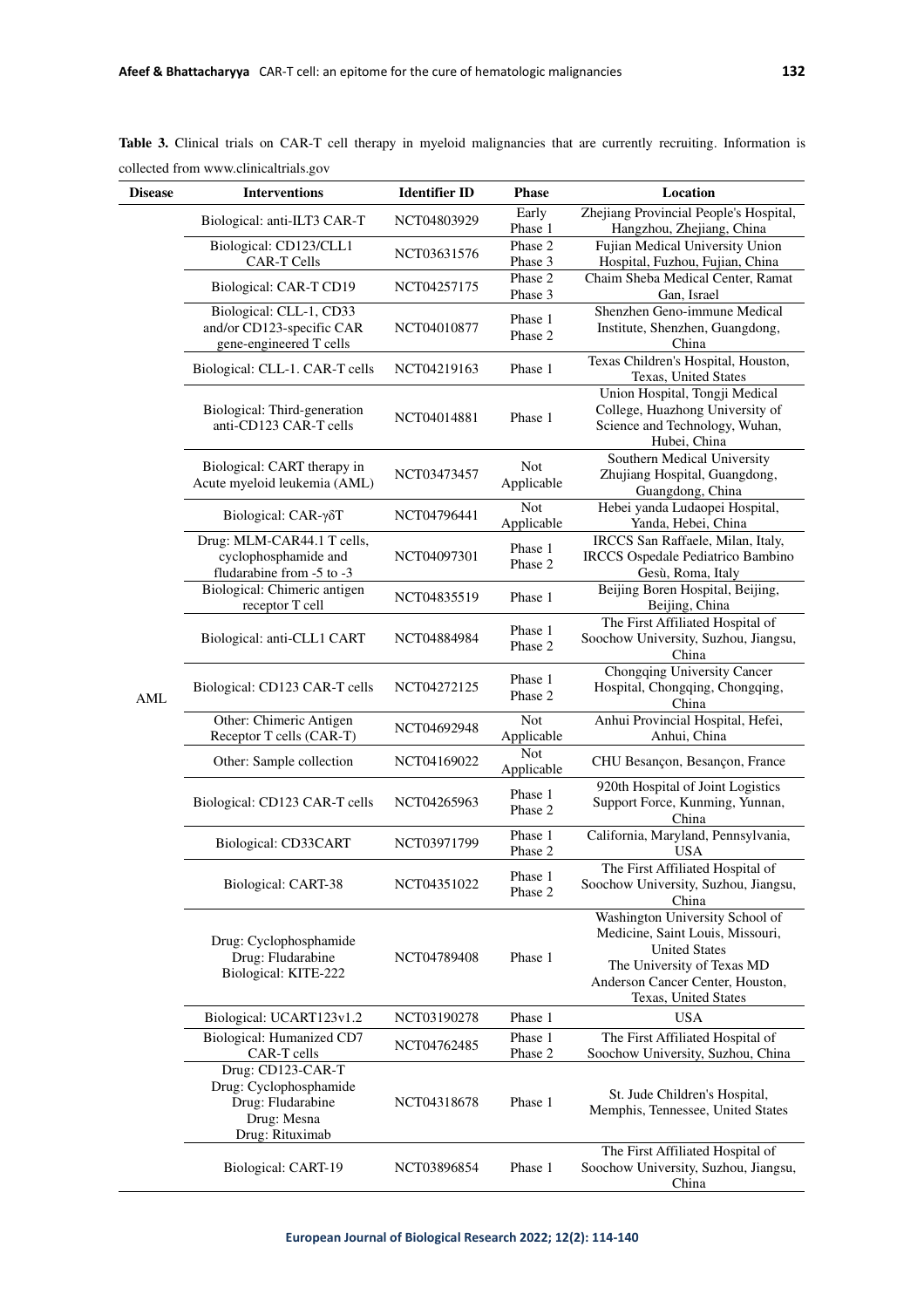| Drug: cyclophosphamide<br>Biological: Autologous<br>CD123CAR-CD28-CD3zeta-<br><b>EGFRt-expressing T</b><br>Lymphocytes<br>Other: laboratory biomarker<br>analysis<br>Biological: Allogeneic<br>CD123CAR-CD28-CD3zeta-<br>EGFRt-expressing T-<br>lymphocytes<br>Drug: Fludarabine Phosphate |                                                                                                    | NCT02159495  | Phase 1                  | City of Hope Medical Center, Duarte,<br>California, United States                                                                    |
|--------------------------------------------------------------------------------------------------------------------------------------------------------------------------------------------------------------------------------------------------------------------------------------------|----------------------------------------------------------------------------------------------------|--------------|--------------------------|--------------------------------------------------------------------------------------------------------------------------------------|
|                                                                                                                                                                                                                                                                                            | Biological: CD7-specific CAR<br>gene-engineered T cells                                            | NCT04033302  | Phase 1<br>Phase 2       | Shenzhen Geno-immune Medical<br>Institute, Shenzhen, Guangdong,<br>China                                                             |
| AML/<br><b>MDS</b>                                                                                                                                                                                                                                                                         | Biological: Chimeric Antigen<br>Receptor T cells<br>Biological: peptide specific<br>dendritic cell | NCT03291444  | Phase 1                  | Zhujiang Hospital, Southern Medical<br>University, Guangzhou, Guangdong,<br>China                                                    |
|                                                                                                                                                                                                                                                                                            | Biological: CYAD-02<br>Drug: ENDOXAN<br>Drug: Fludara                                              | NCT04167696  | Phase 1                  | USA and Beligium                                                                                                                     |
| AML<br>/MDS<br>/MPN                                                                                                                                                                                                                                                                        | Biological: CLL1-CD33 cCAR-<br>T cells                                                             | NCT03795779  | Early<br>Phase 1         | The General Hospital of Western<br>Theater Command, Chengdu, China                                                                   |
|                                                                                                                                                                                                                                                                                            | Biological: CD123-CD33<br>$cCAR$ -T cells                                                          | NCT04156256  | Early<br>Phase 1         | Chengdu Military General Hospital,<br>Peking University Shenzhen Hospital,<br>China                                                  |
| <b>CML</b>                                                                                                                                                                                                                                                                                 | Other: biological samples                                                                          | *NCT02842320 | <b>Not</b><br>Applicable | Hôpital Nord Franche-Comté, Centre<br>Hospitalier Régional Universitaire de<br>Besançon, CHU de Dijon, CHI de<br>Haute-Saône, France |

Acronyms used: AML: Acute Myeloid Leukemia; MDS: Myelodysplastic Syndrome; MPN: Myeloproliferative neoplasms; CML: Chronic Myeloid Leukemia; CAR; Chimeric Antigen Receptor.

\*The trial is active but is currently not recruiting.

## **4.4. CML**

Myeloid leukemia represents a mixed group of cancers of blood and bone marrow. It arises from the clonal expansion of hematopoietic myeloid lineage cells. Chronic Myeloid Leukemia is an indolent disease that requires lifelong treatment with a risk of progression to fatal blast crises. Unlike most cancers, the cause of CML can be traced to the BCR-ABL1 oncogene. This arises due to a genetic abnormality, the Philadelphia chromosome, a shortened chromosome 22 which is a result of the reciprocal translocation of the long arms of chromosome 9 and chromosome 22. This results in the formation of BCR-ABL fusion gene. The BCR-ABL gene also gets translated in the p210 BCR-ABL1 oncoprotein which is present in almost all CML patients [75]. However, CML treatment has reached a point where patients can have a normal predicted life expectancy. From radiotherapy and cytoreduction using traditional chemotherapy to targeted therapies with tyrosine kinase inhibitors (TKIs) and allogenic stem cell transplantation (allo-SCT) associated with IFNα, there are a myriad of treatments available to patients. However, discontinuation rates for TKI can be substantial, in part because of intolerance and toxicity, potential risk in pregnancy, and medico-economic reasons [76]. TKI discontinuation studies points to the fact that TKIs may cure the disease in up to half of patients with CML. But, current TKIs are a suppressive instead of a curative therapy. This will lead to a continuous long-term administration which might result in unforeseen adverse effects [77]. However, detection of the BCR-ABL1 breakpoint fusion gene by long-range or reverse PCR, reveals that a quiescent primitive CML stem cell compartment persists after TKI treatment by remaining insensitive which then risks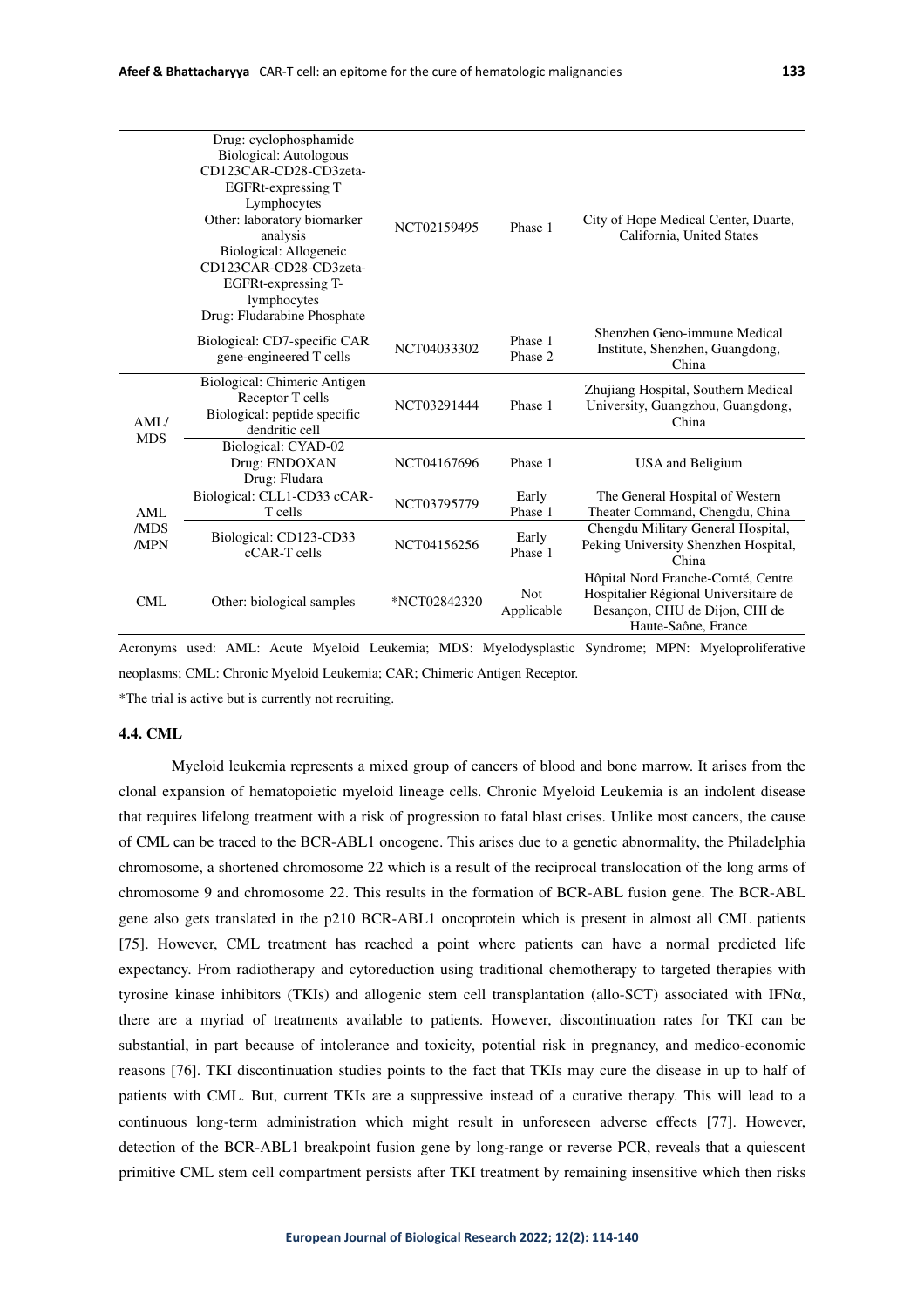becoming a source of relapse in the future. CML has certain characteristics like: BCR-ABL fusion region peptides that elicit CML-specific T cell responses, the potential for autologous dendritic cell vaccination, the role of natural killer (NK) cells, the anti–BCR-ABL efficacy of T-helper or cytotoxic T lymphocytes, the restoration of immune control associated with programmed cell death-1 (PD-1) inhibition in molecular (RM3.0) or deep-response CML patients, immune surveillance evasion after downregulation of MHC-II expression by CML cells, and the well-known graft versus-leukemia effect of allo-SCT. These characteristics point to CML as an immune-sensitive disease [78]. CML, therefore, can be a candidate for immunotherapies. CAR-T cell which have shown exceptional success against B cell malignancies come up as a viable option. Several antigens that are selectively expressed on CML cells are known. Interleukin-1 receptor-associated protein (IL-1RAP) is one example of such antigen. CAR-T cells that target IL-1RAP in quiescent CML stem cells can lead to permanent cure, because CML is an immune system-sensitive disease. The IL-1RAP protein which have been mentioned earlier as a surface biomarker, is a co-receptor of the IL-1 and IL-33 receptor, and also is a very attractive candidate to target CML or AML hematopoietic stem cells (HSCs). The IL-1RAP targeting by antibodies demonstrated a potent antibody-dependent cellular cytotoxicity (ADCC) against HSCs in vitro and also in a xenograft murine model of CD34+/CD38- AML or CML HSCs [79,80]. Therefore IL-1RAP is a viable cell surface tumor-associated antigen to target with immunotherapy approaches. It is a suitable target because it is upregulated in all CMLs but not in normal HSCs, unlike other CML HSC markers which are expressed in only a portion of BCR-ABL1 cells. This allows for the discrimination between normal HSCs and CML cells. Warda et.al in his preclinical studies demonstrated that the IL-1RAP CAR-T cells had a 1:1 Effector to target cell (E:T) ratio. Less than half of the monocytes were targeted while more than 90% of the leukemia cells were destroyed. The destruction of the monocytes was speculated to have a deleterious effect on CRS and toxicity because there has been reports that held the IL-1 secreted from monocytes and macrophages responsible for CRS and neurotoxicity after infusion of CAR-T cells [81]. The absence of A3C3 immunostaining in healthy TMA also supported the argument that IL-1RAP targeted CAR-T cells might be associated with limited side effects. These preclinical studies in effect proves that the IL-1RAP targeted CAR-T cells are able to selectively target quiescent CML stem cells and provide a potential cure for CML which otherwise can be considered to be a lifelong pathology. There are also multiple case reports that demonstrated the ability of CAR-T cells to treat CML. In one such study conducted by Zhang, et al., a 56-year-old man was diagnosed with chronic phase Philadelphia positive (Ph+) CML. The flow cytometry analysis showed that the percentage of lymphoblasts in the bone marrow was 55.09%. CD34, CD38, HLA-DR, CD10, CD19 and CD22 antigens were present. The BCR-ABL/ABL ratio was 101.01% without mutations in BCR-ABL kinase domain. Dasatinib was initially given at a dose of 70 mg daily, and changed into 50 mg daily for maintenance [82]. In March 2018, after the bone marrow examination it showed that there were 88% of lymphoblasts in the bone marrow and the BCR-ABL/ABL ratio was 112.65%. Meanwhile the T315I mutation was detected. Subsequently, Dasatinib was immediately discontinued, and combined chemotherapy was administered until authorization for CD19-targeted CAR-T cells clinical trial (ChiCTR–OCC–15007008) was obtained. In July of 2018, the patient was administered autologous CAR-T cells at the dose of  $5 \times 10^6$ /kg after conditioning chemotherapy (Fludarabine 30 mg/m<sup>2</sup>/day at day 1-3 consecutively and Cyclophosphamide 750 mg/m<sup>2</sup>/day at day 2, 3). A grade 3 of Cytokine Release Syndrome (CRS) which is associated with CAR-T cells expansion was detected and managed by Tocilizumab combined with methylprednisolone and supportive treatment. No significant neurotoxicity was observed. The flow cytometry which detects phenotype of lymphoblasts showed minimal residual disease (MRD) less than that of 0.01% [83]. T315I mutation also disappeared in bone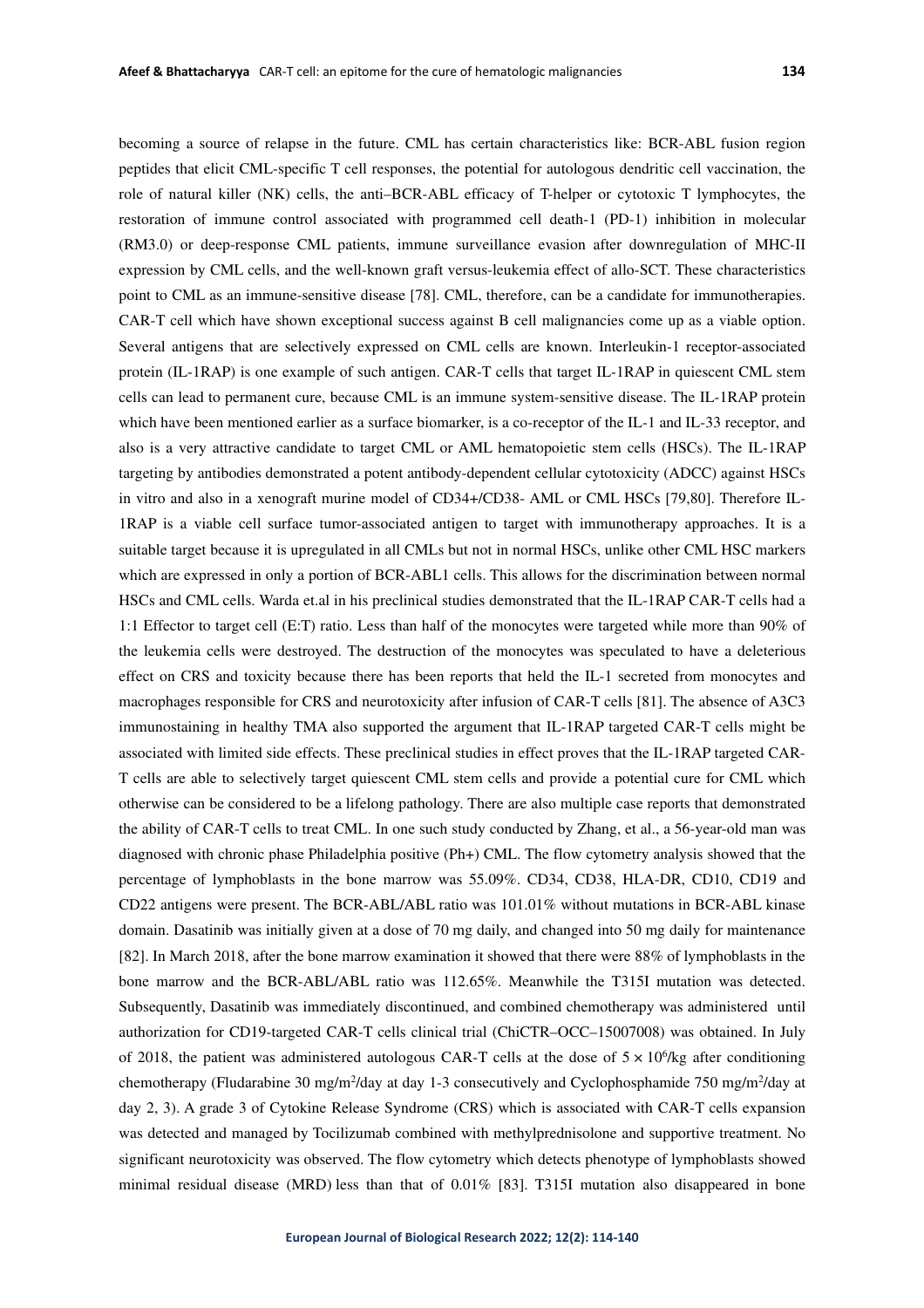marrow 2 weeks after infusion of CAR-T cells. BCR-ABL transcripts, however, were still noticeable with a ratio of 26% which further increased to 46% after four weeks without T315I mutation and lymphoblasts progression. Since, Ph+ leukemic clones without T315I were still present, the patient was treated once more with a daily 70 mg dose of dasatinib. After three months there were no additional mutation along with T315I mutation detectable and the patient's BCR-ABL1/ABL ratio dropped to 015%. The patient was still in remission fourteen months after CAR-T cell infusion [82]. Therefore, it can be said that CAR-T cell therapy has the potential to offer a permanent solution for AML However, these case reports are not enough to provide a framework for a long-term solution. Researchers have not even begun to explore the budding landscape of CML CAR-T therapy. Further research is required to comment on the clinical feasibility of CAR-T therapy for CML treatment.

## **5. CONCLUSION**

CAR-T cell therapy is one of the most promising adoptive cell therapies (ACT). CAR-T cell therapy has positioned itself as an alternative therapy in many cases where none existed before. It has seen immense success in the treatment of hematologic malignancies, along with progress in the fields of antigen targeting, combined application of immune cells and synthetic small molecule drugs and intracellular signal domains. It also combines two distinct characteristics, i.e., the specificity of gene therapy and the wide-ranging response associated with cellular therapy. However, engineered T cells that can treat solid tumors still remain an insurmountable challenge. Widespread adoption of clinical-grade CAR-T cell therapy also remains a challenge and can only become possible when there is a proper way to reproduce the high-quality manufacturing needed for this technology [84]. The process employed for manufacturing tisagenlecleucel is a perfect example of how to scale out, streamline and optimize a complex manufacturing process in order to ensure a steady supply of high-quality product to the patient population. The manufacturing process was optimized by focusing on key areas of enhancement, without compromising the product integrity or potency. Another one of the biggest challenges to the widespread marketability of CAR-T cell therapy is its high Cost of Goods (CoG) [85]. The reason for high CoG is a bioprocessing bottleneck due to the current instrumentation and methods being expensive, time-consuming and difficult to scale, as well as high cost of viral vectors. To reduce the CoG, a complete reengineering of the biomanufacturing process, integrating a complicated, multistep process into a closed, modular, benchtop system and effective biomanufacturing near patients are needed. Reducing the high CoG, improving precision and persistence of ACTs, reducing the processing time, improving the starting materials of immunotherapies and development of scalable systems are some obstacles that needs to be surmounted for immunotherapies like CAR-T to reach broader patient populations.

**Authors' Contributions:** Both authors contributed equally to this manuscript. Both authors read and approved the final manuscript.

**Conflict of Interest:** The authors declare no conflict of interest.

## **REFERENCES**

1. Kienle GS. Fever in cancer treatment: Coley's therapy and epidemiologic observations. Glob Adv Health Med. 2012; 1(1): 92-100.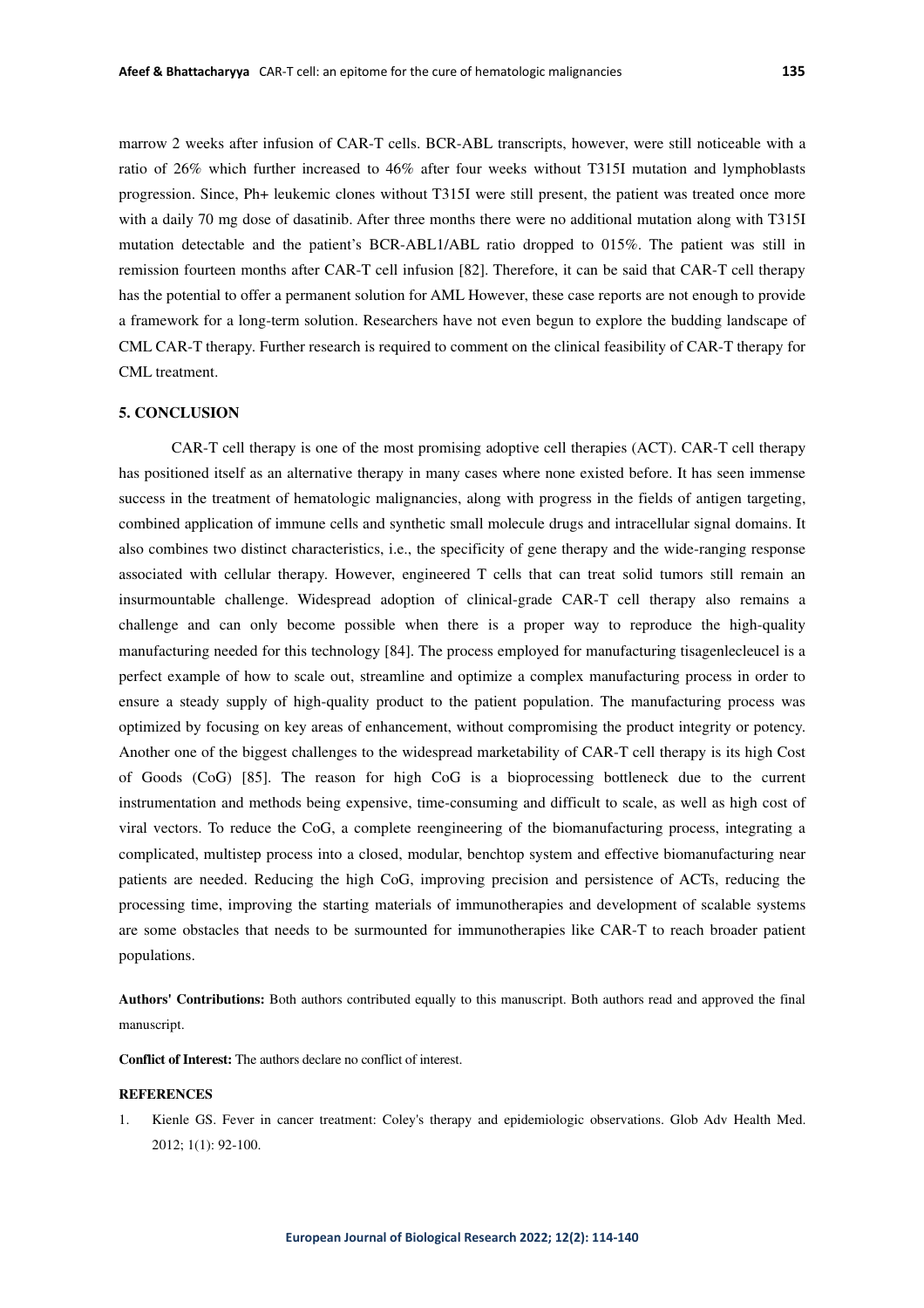- 2. Zander R, Cui W. The power of combining adoptive cell therapy (ACT) and pathogen-boosted vaccination to treat solid tumors. Hum Vaccines Immunother. 2017; 13(10): 2269-2271.
- 3. Gross G, Waks T, Eshhar Z. Expression of immunoglobulin-T-cell receptor chimeric molecules as functional receptors with antibody-type specificity. Proc Natl Acad Sci USA. 1989; 86(24): 10024-10028.
- 4. Nair R, Neelapu SS. The promise of CAR T-cell therapy in aggressive B-cell lymphoma. Best Pract Res Clin Haematol. 2018; 31(3): 293-298.
- 5. Cheadle EJ, Sheard V, Hombach AA, Chmielewski M, Riet T, Berrevoets C, et al. eds. Chimeric antigen receptors for T-cell based therapy. In: Antibody Engineering 2012; pp. 645-666. Humana Press, Totowa, NJ.
- 6. Zhang C, Liu J, Zhong JF, Zhang X. Engineering CAR-T cells. Biomark Res. 2017; 5(1): 1-6.
- 7. Rosenbaum L. Tragedy, perseverance, and chance the story of CAR-T therapy. N Engl J Med. 2017; 377(14): 1313-1315.
- 8. Maude SL, Frey N, Shaw PA, Aplenc R, Barrett DM, Bunin NJ, et al. Chimeric antigen receptor T cells for sustained remissions in leukemia. N Engl J Med. 2014; 371(16): 1507-1517.
- 9. Neelapu SS, Locke FL, Bartlett NL, Lekakis LJ, Miklos DB, Jacobson CA, et al. Axicabtagene ciloleucel CAR Tcell therapy in refractory large B-cell lymphoma. N Engl J Med. 2017; 377(26): 2531-2544.
- 10. Wang X, Rivière I. Manufacture of tumor-and virus-specific T lymphocytes for adoptive cell therapies. Cancer Gene Ther. 2015; 22(2): 85-94.
- 11. Brentjens RJ, Riviere I, Park JH, Davila ML, Wang X, Stefanski J, et al. Safety and persistence of adoptively transferred autologous CD19-targeted T cells in patients with relapsed or chemotherapy refractory B-cell leukemias. Blood. 2011; 118(18): 4817-4828.
- 12. Kochenderfer JN, Wilson WH, Janik JE, Dudley ME, Stetler-Stevenson M, Feldman SA, et al. Eradication of Blineage cells and regression of lymphoma in a patient treated with autologous T cells genetically engineered to recognize CD19. Blood. 2010; 116(20):4099-102.
- 13. Porter DL, Levine BL, Kalos M, Bagg A, June CH. Chimeric antigen receptor–modified T cells in chronic lymphoid leukemia. N Engl J Med. 2011; 365: 725-733.
- 14. Porter DL, Hwang WT, Frey NV, Lacey SF, Shaw PA, Loren AW, et al. Chimeric antigen receptor T cells persist and induce sustained remissions in relapsed refractory chronic lymphocytic leukemia. Sci Transl Med. 2015; 7(303): 139.
- 15. Kochenderfer JN, Dudley ME, Kassim SH, Somerville RP, Carpenter RO, Stetler-Stevenson M, et al. Chemotherapy-refractory diffuse large B-cell lymphoma and indolent B-cell malignancies can be effectively treated with autologous T cells expressing an anti-CD19 chimeric antigen receptor. J. Clin Oncol. 2015; 33(6): 540.
- 16. Turtle CJ, Berger C, Sommermeyer D, Hanafi LA, Pender B, Robinson EM, et al. Anti-CD19 chimeric antigen receptor-modified T Cell therapy for B cell non-Hodgkin lymphoma and chronic lymphocytic leukemia: fludarabine and cyclophosphamide lymphodepletion improves in vivo expansion and persistence of CAR-T cells and clinical outcomes*.* Blood*.* 2015; 126(23): 184.
- 17. Davila ML, Riviere I, Wang X, Bartido S, Park J, Curran K, et al. Efficacy and toxicity management of 19-28z CAR T cell therapy in B cell acute lymphoblastic leukemia. Sci Transl Med. 2014; 6(224): 25.
- 18. Warda W, Larosa F, Da Rocha MN, Trad R, Deconinck E, Fajloun Z, et al. CML Hematopoietic Stem Cells Expressing IL1RAP Can Be Targeted by Chimeric Antigen Receptor–Engineered T Cells. Cancer Res. 2019; 79(3): 663-675.
- 19. Pratap S, Zhao ZJ. Finding new lanes: Chimeric antigen receptor (CAR) T‐cells for myeloid leukemia. Cancer Rep. 2020; 3(2): e1222.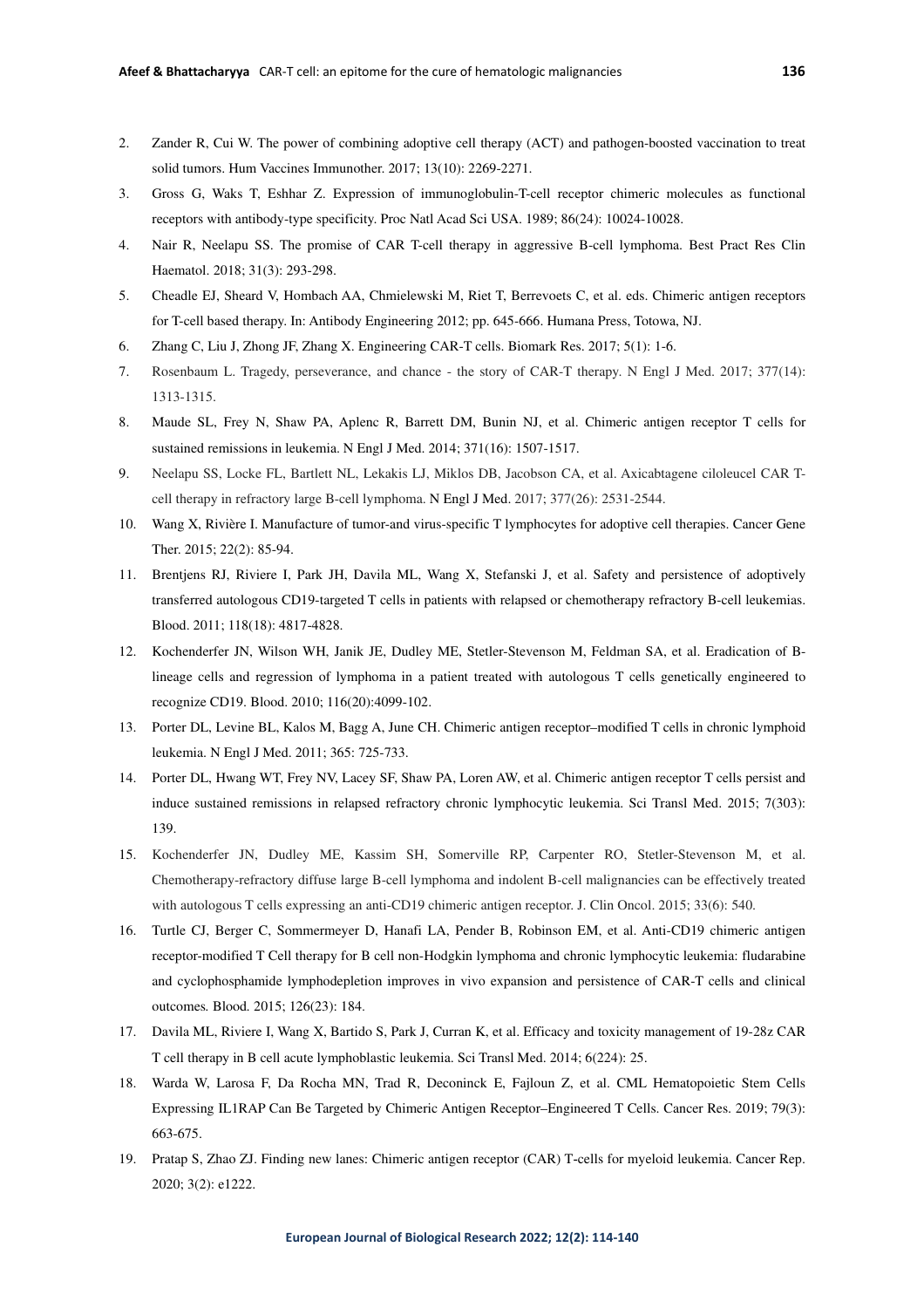- 20. Vormittag P, Gunn R, Ghorashian S, Veraitch FS. A guide to manufacturing CAR T cell therapies. Curr Opin Biotechnol. 2018; 53: 164-181.
- 21. Poorebrahim M, Sadeghi S, Fakhr E, Abazari MF, Poortahmasebi V, Kheirollahi, A, et al. Production of CAR T-cells by GMP-grade lentiviral vectors: Latest advances and future prospects. Crit Rev Clin Lab Sci. 2019; 56(6): 393-419.
- 22. Wang X, Rivière I. Clinical manufacturing of CAR T cells: foundation of a promising therapy. Mol Ther Oncolytics. 2016; 3: 16015.
- 23. Singh H, Huls H, Kebriaei P, Cooper LJ. A new approach to gene therapy using Sleeping Beauty to genetically modify clinical‐grade T cells to target CD 19. Immunol Rev. 2014; 257(1): 181-190.
- 24. Hollyman D, Stefanski J, Przybylowski M, Bartido S, Borquez-Ojeda O, Taylor C, et al. Manufacturing validation of biologically functional T cells targeted to CD19 antigen for autologous adoptive cell therapy. J Immunother. 2009; 32(2): 169-180.
- 25. Casati A, Varghaei-Nahvi A, Feldman SA, Assenmacher M, Rosenberg SA, Dudley ME, et al. Clinical-scale selection and viral transduction of human naive and central memory CD8+ T cells for adoptive cell therapy of cancer patients. Cancer Immunol Immunother. 2013; 62(10): 1563-1573.
- 26. Odendahl M, Grigoleit GU, Bönig H, Neuenhahn M, Albrecht J, Anderl F, et al. Clinical-scale isolation of 'minimally manipulated'cytomegalovirus-specific donor lymphocytes for the treatment of refractory cytomegalovirus disease. Cytotherapy. 2014; 16(9): 1245-1256.
- 27. Freimüller C, Stemberger J, Artwohl M, Germeroth L, Witt V, Fischer G, et al. Selection of adenovirus-specific and Epstein-Barr virus–specific T cells with major histocompatibility class I streptamers under Good Manufacturing Practice (GMP)–compliant conditions. Cytotherapy. 2015; 17(7): 989-1007.
- 28. Bashour KT, Larson RP, Graef P, Stemberger C, Lothar G, Odegard V, et al. Functional characterization of a T cell stimulation reagent for the production of therapeutic chimeric antigen receptor T cells. Blood. 2015; 126(23): 1901.
- 29. Brudno JN, Somerville RP, Shi V, Rose JJ, Halverson DC, Fowler DH, et al. Allogeneic T Cells That Express an Anti-CD19 Chimeric Antigen Receptor Induce Remissions of B-Cell Malignancies That Progress After Allogeneic Hematopoietic Stem-Cell Transplantation Without Causing Graft-Versus-Host Disease. J Clin Oncol. 2016; 34(10): 1112-1121.
- 30. Naldini L, Blömer U, Gallay P, Ory D, Mulligan R, Gage FH, et al. In vivo gene delivery and stable transduction of nondividing cells by a lentiviral vector. Science. 1996; 272(5259): 263-267.
- 31. Fraietta JA, Nobles CL, Sammons MA, Lundh S, Carty SA, Reich TJ, et al. Disruption of TET2 promotes the therapeutic efficacy of CD19-targeted T cells. Nature. 2018; 558(7709): 307-312.
- 32. Ruella M, Xu J, Barrett DM, Fraietta JA, Reich TJ, Ambrose DE, et al. Induction of resistance to chimeric antigen receptor T cell therapy by transduction of a single leukemic B cell. Nat Med. 2018; 24(10): 1499-1503.
- 33. Maude SL, Laetsch TW, Buechner J, Rives S, Boyer M, Bittencourt H, et al. Tisagenlecleucel in Children and Young Adults with B-Cell Lymphoblastic Leukemia. N Engl J Med. 2018; 378(5): 439-448.
- 34. Schuster SJ, Bishop MR, Tam CS, Waller EK, Borchmann P, McGuirk JP, et al. Tisagenlecleucel in Adult Relapsed or Refractory Diffuse Large B-Cell Lymphoma. N Engl J Med. 2019; 380(1): 45-56.
- 35. Locke FL, Neelapu SS, Bartlett NL, Siddiqi T, Chavez JC, Hosing CM, et al. Phase 1 results of ZUMA-1: a multicenter study of KTE-C19 anti-CD19 CAR T cell therapy in refractory aggressive lymphoma. Mol Ther. 2017; 25(1): 285-295.
- 36. Locke FL, Ghobadi A, Jacobson CA, Miklos DB, Lekakis LJ, Oluwole OO, et al. Long-term safety and activity of axicabtagene ciloleucel in refractory large B-cell lymphoma (ZUMA-1): a single-arm, multicentre, phase 1–2 trial. Lancet Oncol. 2019; 20(1): 31-42.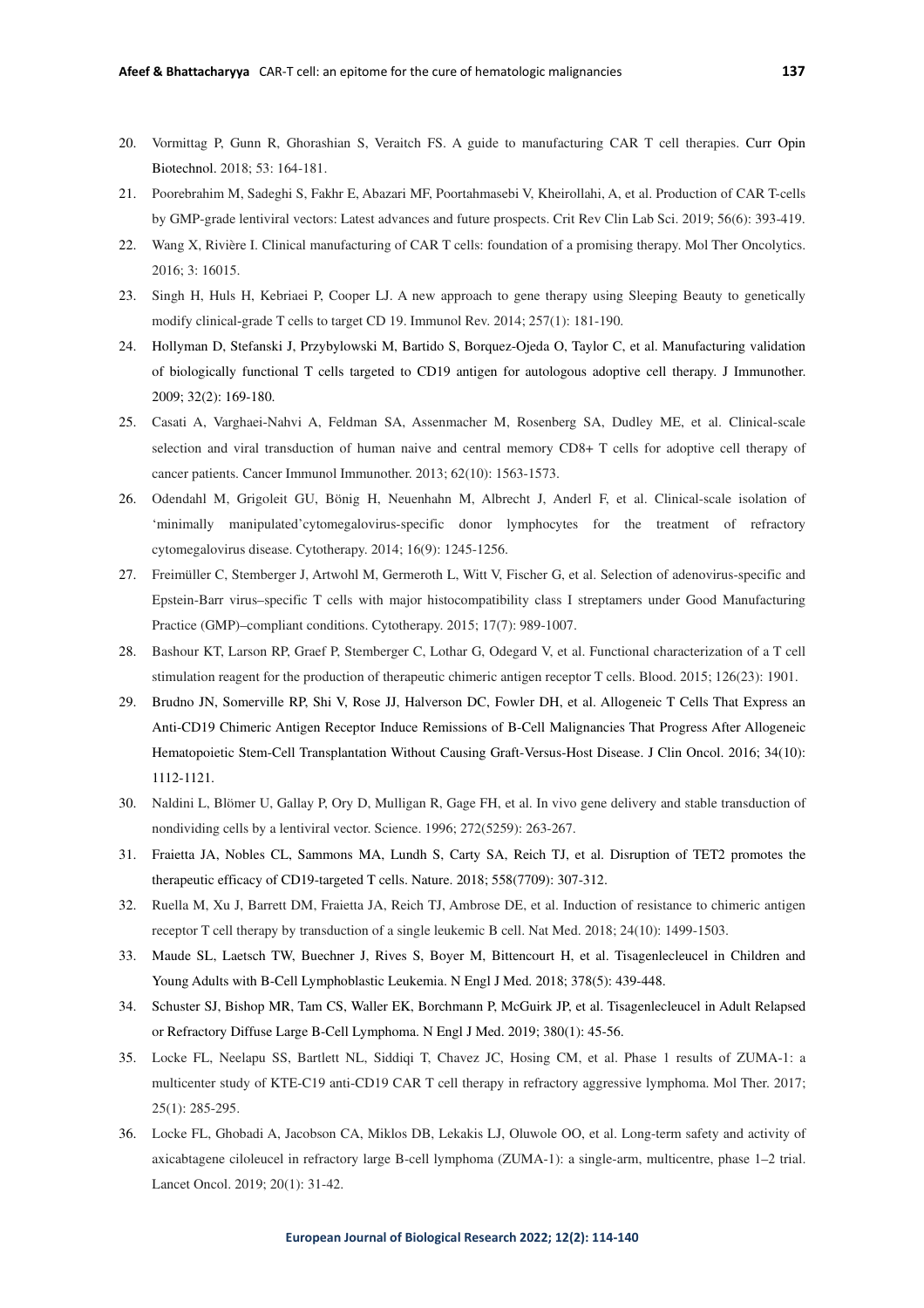- 37. Magnani CF, Mezzanotte C, Cappuzzello C, Bardini M, Tettamanti S, Fazio G, et al. Preclinical Efficacy and Safety of CD19CAR Cytokine-Induced Killer Cells Transfected with Sleeping Beauty Transposon for the Treatment of Acute Lymphoblastic Leukemia. Hum Gene Ther. 2018; 29(5): 602-613.
- 38. Ivics Z, Hackett PB, Plasterk RH, Izsvák Z. Molecular reconstruction of Sleeping Beauty, a Tc1-like transposon from fish, and its transposition in human cells. Cell. 1997; 91(4): 501-510.
- 39. Eyquem J, Mansilla-Soto J, Giavridis T, van der Stegen SJ, Hamieh M, Cunanan KM, et al. Targeting a CAR to the TRAC locus with CRISPR/Cas9 enhances tumour rejection. Nature. 2017; 543(7643): 113-117.
- 40. Rupp LJ, Schumann K, Roybal KT, Gate RE, Chun JY, Lim WA, et al. CRISPR/Cas9-mediated PD-1 disruption enhances anti-tumor efficacy of human chimeric antigen receptor T cells. Sci Rep. 2017; 7(1): 1-10.
- 41. Levine BL. Performance-enhancing drugs: design and production of redirected chimeric antigen receptor (CAR) T cells. Cancer Gene Ther. 2015; 22(2): 79-84.
- 42. Bajgain P, Mucharla R, Wilson J, Welch D, Anurathapan U, Liang B, et al. Optimizing the production of suspension cells using the G-Rex "M" series. Mol Ther Methods Clin Dev. 2014; 1: 14015.
- 43. Granzin M, Soltenborn S, Müller S, Kollet J, Berg M, Cerwenka A, et al. Fully automated expansion and activation of clinical-grade natural killer cells for adoptive immunotherapy. Cytotherapy. 2015; 17(5): 621-632.
- 44. Mock U, Nickolay L, Cheung GW, Zhan H, Peggs K, Johnston IC, et al. Automated Lentiviral Transduction of T Cells with Cars Using the Clinimacs Prodigy. Blood*.* 2015; 126 (23): 2043.
- 45. Gee AP. Manufacturing genetically modified T cells for clinical trials. Cancer Gene Ther. 2015; 22(2): 67-71.
- 46. Hourd P, Chandra A, Alvey D, Ginty P, McCall M, Ratcliffe E, et al. Qualification of academic facilities for smallscale automated manufacture of autologous cell-based products. Regen Med. 2014; 9(6): 799-815.
- 47. Campbell A, Brieva T, Raviv L, Rowley J, Niss K, Brandwein H, et al. Concise review: process development considerations for cell therapy. Stem Cells Transl Med. 2015; 4(10): 1155-1163.
- 48. Wang L, Gong W, Wang S, Neuber B, Sellner L, Schubert ML, et al. Improvement of in vitro potency assays by a resting step for clinical-grade chimeric antigen receptor engineered T cells. Cytotherapy. 2019; 21(5): 566-578.
- 49. Hartmann J, Schüßler‐Lenz M, Bondanza A, Buchholz CJ. Clinical development of CAR T cells-challenges and opportunities in translating innovative treatment concepts. EMBO Mol Med. 2017; 9(9): 1183-1197.
- 50. Wang K, Wei G, Liu D. CD19: a biomarker for B cell development, lymphoma diagnosis and therapy. Exp Hematol Oncol. 2012; 1(1): 1-7.
- 51. Davila ML, Sadelain M. Biology and clinical application of CAR T cells for B cell malignancies. Int J Hematol. 2016; 104(1): 6-17.
- 52. Klebanoff CA, Khong HT, Antony PA, Palmer DC, Restifo NP. Sinks, suppressors and antigen presenters: how lymphodepletion enhances T cell-mediated tumor immunotherapy. Trends in Immunol. 2005; 26(2): 111-117.
- 53. Brentjens RJ, Davila ML, Riviere I, Park J, Wang X, Cowell LG, et al. CD19-targeted T cells rapidly induce molecular remissions in adults with chemotherapy-refractory acute lymphoblastic leukemia. Sci Transl Med. 2013; 5(177): 38.
- 54. Lee DW, Kochenderfer JN, Stetler-Stevenson M, Cui YK, Delbrook C, Feldman SA, et al. T cells expressing CD19 chimeric antigen receptors for acute lymphoblastic leukaemia in children and young adults: a phase 1 doseescalation trial. The Lancet. 2015; 385(9967): 517-528.
- 55. Keating GM. Rituximab. Drugs. 2010; 70(11): 1445-1476.
- 56. Denlinger N, Bond D, Jaglowski S. CAR T-cell therapy for B-cell lymphoma. Curr Probl Cancer. 2021: 100826.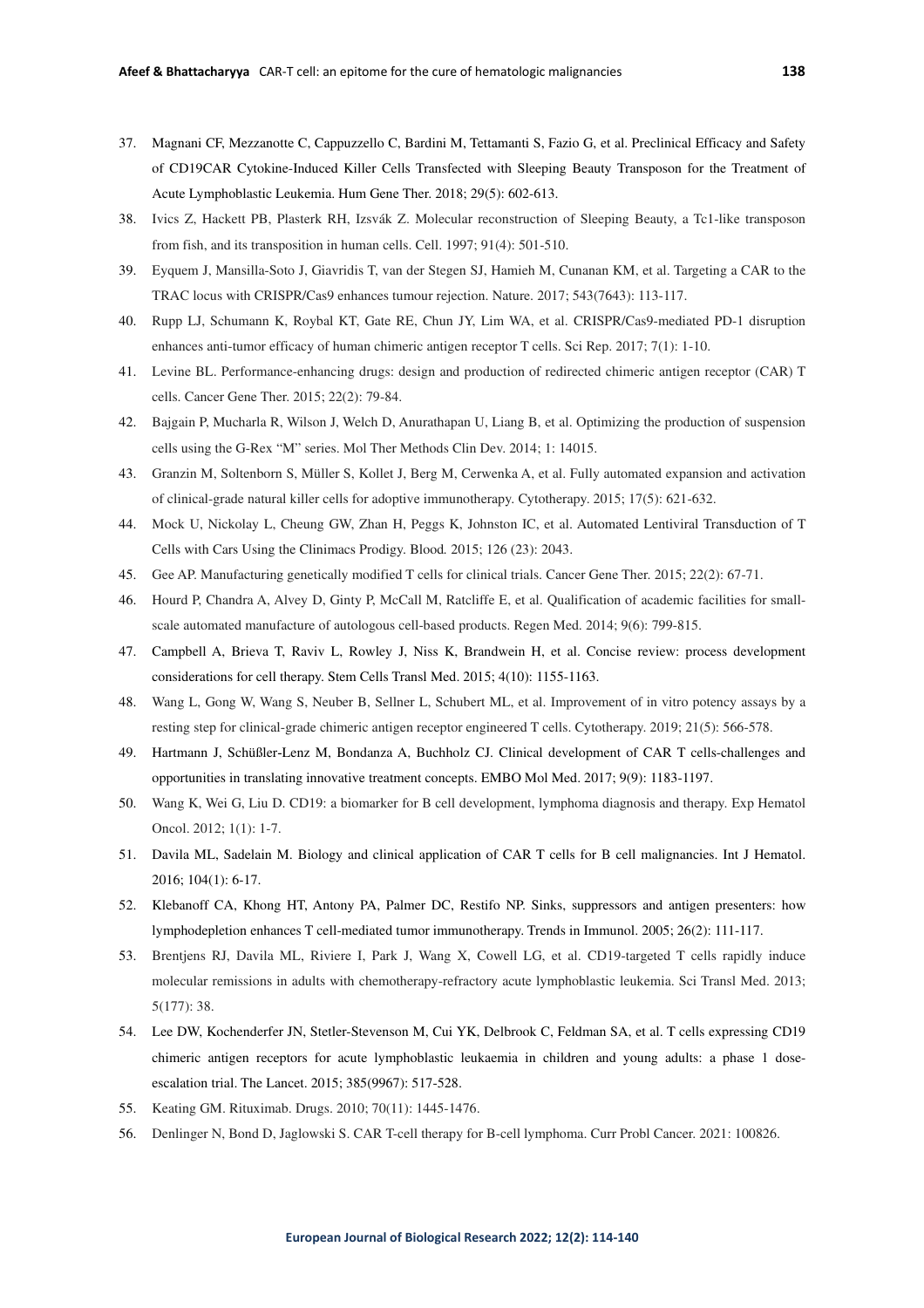- 57. Chaganti S, Illidge T, Barrington S, Mckay P, Linton K, Cwynarski K, et al. British Committee for Standards in Haematology. Guidelines for the management of diffuse large B-cell lymphoma. Br J Haematol. 2016; 174(1): 43- 56.
- 58. Kochenderfer JN, Somerville RP, Lu T, Yang JC, Sherry RM, Feldman SA, et al. Long-duration complete remissions of diffuse large B cell lymphoma after anti-CD19 chimeric antigen receptor T cell therapy. Mol Ther. 2017; 25(10): 2245-2253.
- 59. Kochenderfer JN, Somerville RP, Lu T, Shi V, Bot A, Rossi J, et al. Lymphoma remissions caused by anti-CD19 chimeric antigen receptor T cells are associated with high serum interleukin-15 levels. J Clin Oncol. 2017; 35(16): 1803.
- 60. Schuster SJ, Svoboda J, Nasta SD, Chong EA, Winchell N, Landsburg DJ, et al. Treatment with Chimeric Antigen Receptor Modified T Cells Directed Against CD19 (CTL019) Results in Durable Remissions in Patients with Relapsed or Refractory Diffuse Large B Cell Lymphomas of Germinal Center and Non-Germinal Center Origin,"Double Hit" Diffuse Large B Cell Lymphomas, and Transformed Follicular to Diffuse Large B Cell Lymphomas. Blood. 2016; 128(22): 3026.
- 61. Schuster SJ, Svoboda J, Chong EA, Nasta SD, Mato AR, Anak Ö, et al. Chimeric antigen receptor T cells in refractory B-cell lymphomas. N Engl J Med. 2017; 377(26): 2545-2554.
- 62. Kersten MJ, Spanjaart AM, Thieblemont C. CD19-directed CAR T-cell therapy in B-cell NHL. Curr Opin Oncol. 2020; 32(5): 408-417.
- 63. Westin JR, Kersten MJ, Salles G, Abramson JS, Schuster SJ, Locke FL, et al. Efficacy and safety of CD19‐directed CAR‐T cell therapies in patients with relapsed/refractory aggressive B‐cell lymphomas: Observations from the JULIET, ZUMA‐1, and TRANSCEND trials. Am J Hematol. 2021; 96(10): 1295-1312.
- 64. Locke FL, Neelapu SS, Bartlett NL, Lekakis LJ, Miklos DB, Jacobson CA, et al. Clinical and biologic covariates of outcomes in ZUMA-1: A pivotal trial of axicabtagene ciloleucel (axi-cel; KTE-C19) in patients with refractory aggressive non-Hodgkin lymphoma (r-NHL). J Clin Oncol. 2017: 7512-7512.
- 65. Schuster SJ, Bishop MR, Tam C, Borchmann P, Jaeger U, Waller EK, et al. Sustained disease control for adult patients with relapsed or refractory diffuse large B-cell lymphoma: an updated analysis of Juliet, a global pivotal phase 2 trial of tisagenlecleucel. Blood. 2018; 132: 1684.
- 66. Chavez JC, Bachmeier C, Kharfan-Dabaja MA. CAR T-cell therapy for B-cell lymphomas: clinical trial results of available products. Ther Adv Hematol. 2019; 10: 2040620719841581.
- 67. Abramson JS, Palomba ML, Gordon LI, Lunning MA, Wang M, Arnason J, et al. Lisocabtagene maraleucel for patients with relapsed or refractory large B-cell lymphomas (TRANSCEND NHL 001): a multicentre seamless design study. Lancet. 2020; 396(10254): 839-852.
- 68. Maloney DG, Abramson JS, Palomba ML, Gordon LI, Lunning MA, Arnason JE, et al. Preliminary safety profile of the CD19-directed defined composition CAR T cell product JCAR017 in relapsed/refractory aggressive B-NHL patients: potential for outpatient administration. Blood. 2017: 1552-1552.
- 69. Mardiana S, Gill S. CAR T cells for acute myeloid leukemia: state of the art and future directions. Front Oncol. 2020; 10: 697.
- 70. Kenderian SS, Ruella M, Shestova O, Klichinsky M, Kim M, Soderquist C, et al. Targeting CLEC12A with chimeric antigen receptor T cells can overcome the chemotherapy refractoriness of leukemia stem cells. Biol Blood Marrow Transplant. 2017; 23(3): S247-248.
- 71. Ma H, Padmanabhan IS, Parmar S, Gong Y. Targeting CLL-1 for acute myeloid leukemia therapy. J Hematol Oncol. 2019; 12(1): 1-11.